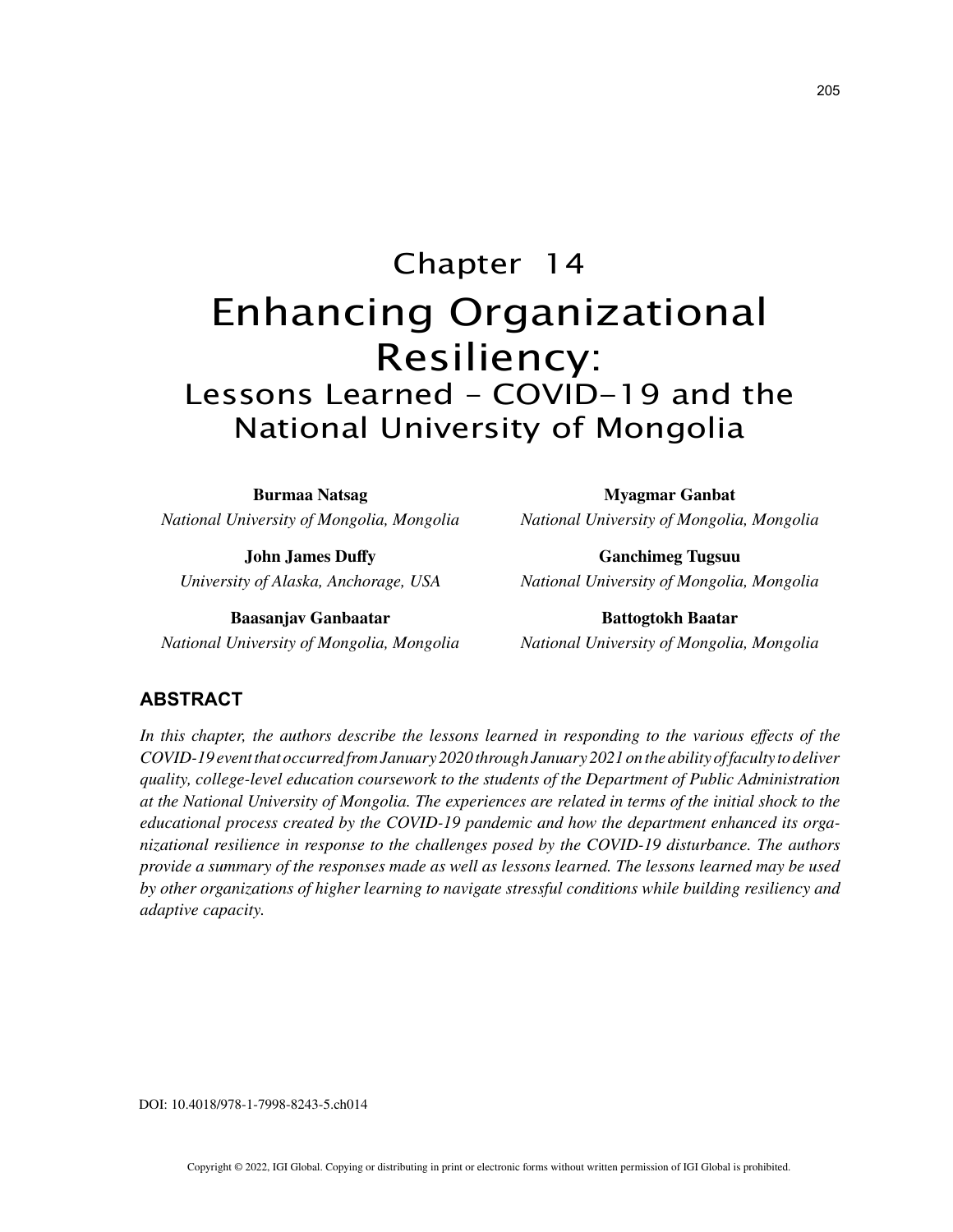## **INTRODUCTION**

This chapter describes the COVID-19 related experiences of the Department of Public Administration (DPA) of the National University of Mongolia (NUM) by describing the events and actions taken by the authors, the faculty and a visiting professor of DPA, to implement the national government's directives as well as to respond to the COVID-19 pandemic within Mongolia's leading institution of higher learning. The chapter is written in a style similar to an emergency response After Action Report in order to more clearly describe the challenges, the responses made and, most importantly the lessons learned from the organizations response to the shock presented by the COVID-19 pandemic. The chapter begins with a short introduction to Mongolia followed by overviews of NUM and DPA. The chapter proceeds with a discussion of the significant events and numerous actions taken by DPA's faculty members to implement the national government's rules and regulations while at the same time deliver high-quality educational programs to their students. The COVID-19 event, also illustrates the actions taken by both NUM and DPA to enhance organizational resilience. The chapter concludes with a series of "lessons learned" by the faculty of DPA which comprise the actions taken to enhance organizational resilience and adaptive capacity. For the purposes of this chapter, the term faculty includes DPA's professors, lecturers and administrative personnel.

### **BACKGROUND**

## **Mongolia**

Mongolia is a landlocked country located in East-central Asia and is bordered by Russia and China. Mongolia has a land area of about 1.6 million sq. km. and a population of about 3.3 million. Approximately two-thirds of the country's population lives in the capital city, Ulaanbaatar, about 4% are located in other urban areas and the remaining 30% are found in the rural areas, referred to as the "countryside" (Asian Development Bank, 2018). The geography of Mongolia ranges from desert to semi-desert to grassy steppe, with mountains in the north, west and south-west. Arable land is estimated to constitute only 0.8 percent of the country. The Gobi is located in the southern part of the country. The government system is a republic; the chief of state is the president, and the head of government is the prime minister. Mongolia is the world's most sparsely populated country. Mongolia has had steady economic growth in recent years. Livestock raising by nomadic herders remains a major economic activity along with mining; particularly coal, copper, gold and fluorspar (United Nations Development Programme, 2020).

The National University of Mongolia, (abbreviated *NUM* or *MUIS*) is Mongolia's premier university with its primary campus location in Mongolia's capital city, Ulaanbaatar. NUM was established as a public institution of higher education in 1942, and is the oldest university in Mongolia. NUM is also the largest university in Mongolia with an annual average student population of 20,400. The university hosts five main faculties in Ulaanbaatar with satellite campuses in Zavkhan and Orkhon Provinces. NUM also has several academies of national importance, among these are: Mongol studies, economics, public administration and sustainable development. NUM holds a distinguished place in Mongolia, being the nation's first university as well as a parent to many of the country's other leading universities since many of the country's higher education institutions can trace their ancestry back to NUM's faculties and sub-institutes; these include: The University of Science and Technology, University of Medical Sciences and University of Life Sciences.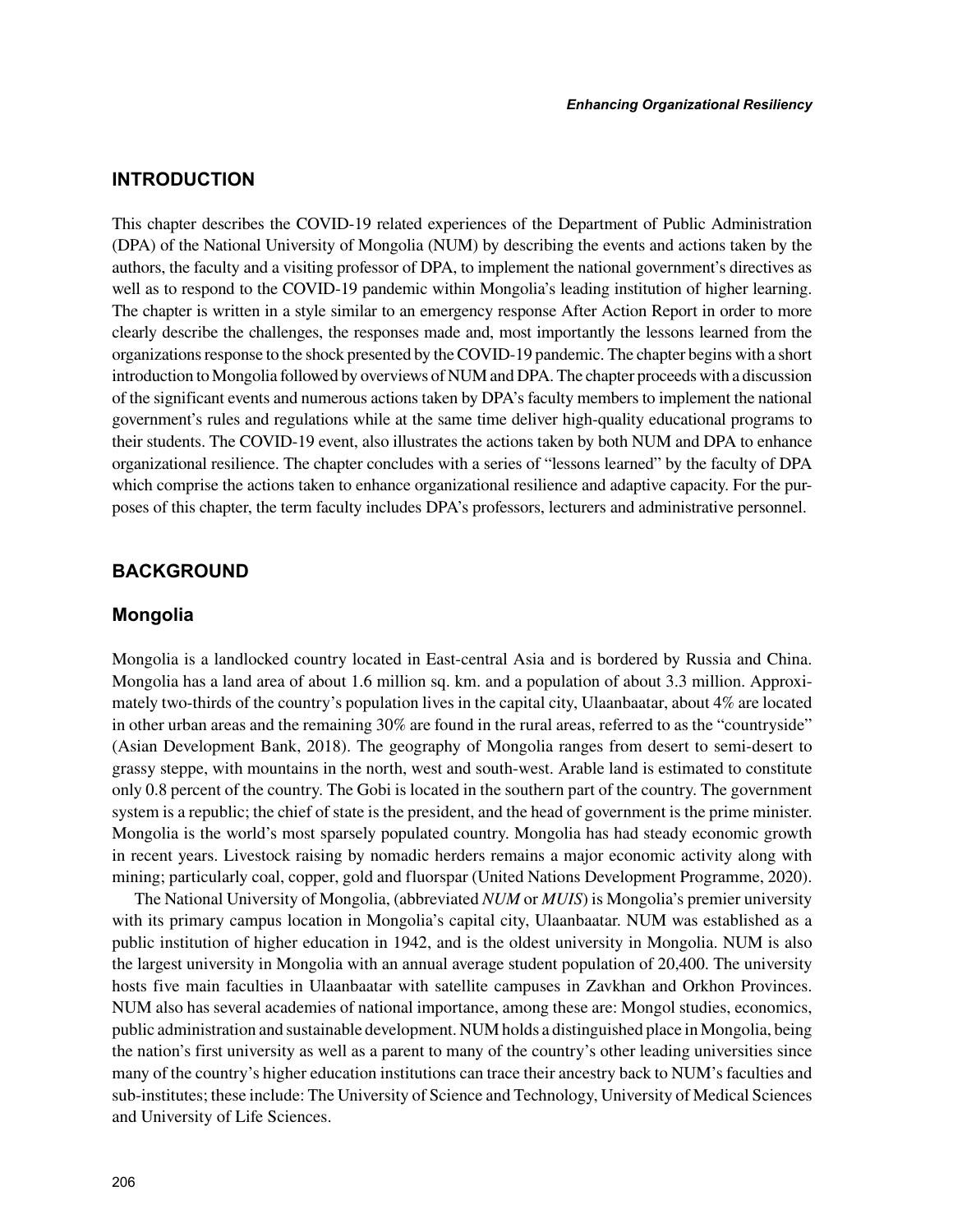Although NUM is established as a public university, private funds are its primary source of funding which mainly consists of student tuition and fees. Most programs are taught in Mongolian; however, there is significant academic use of English. Courses are provided during Fall and Spring semesters; no Summer semester is offered.

Several major reforms have been made by NUM since its establishment in 1942. One reform was the implementation of the "Liberal Arts system" in 2016 which requires all freshmen students to enroll in general core courses. According to the Liberal Arts education system, freshmen students at NUM take part in general core courses including natural science, social science, science of humanities, civil education, research methods, foreign language, and physical education and health sanitation. After the first academic year, students choose their major based on the achievement in the general core courses. From the third semester, students take part in professional courses associated with their major.

Each academic program of NUM determines its own program goals and objectives by considering the prospective "future graduate student figure" according to the Conceiving – Designing – Implementing – Operating (CDIO) teaching method. The CDIO method was established in 2000 by an American and three Swedish universities to improve the teaching of engineering by describing a comprehensive set of knowledge and skills that graduates of engineering programs are be expected to master (Hermon, McCartan & Cunningham, 2010). The CDIO method focuses on the ability of putting theory into practice as well as defining learning outcomes and their method of assessment to ensure that both the teaching and learning aspects of a program are met (Crawley, 2001). Thus, each NUM department, including DPA, develops and implements their respective academic and professional programs in accordance with CDIO principles, has their own students' affairs office, and is responsible for ensuring that quality control standards are met or exceeded. Also, in accordance with CDIO principles, several different types of surveys of students, faculty, graduates, employers are regularly undertaken to evaluate the public administration program.

The DPA was established in 2011 with three purposes; first, to prepare students for civil service careers in Mongolia, second, to provide ongoing learning and training to existing civil servants as a way for improving the profession of public administration, and third, to advance academic research in the field of public administration. Later, a fourth purpose was added which consists of forging cooperative academic relations with universities of other nations as well as providing program development assistance to international universities, primarily in southeast Asia. Indeed, in less than ten years DPA has entered into cooperative agreements with universities in Germany, Korea and United States. Most recently, DPA assisted Mean Chey University of Cambodia with the development of its public administration Bachelor's study program.

The DPA began its academic program with four professors and lecturers and sixteen freshmen students. It has grown significantly and has added both Master's and Doctoral programs. The public administration program of NUM is accredited by the National Council for Education Accreditation of Mongolia. The program has seen steady growth over the years as illustrated in Table 1, though its student population is a small component of NUM's overall student body (See Table 2).

In January 2021, the public administration program gained an additional 151 Bachelor's students, 31 Master's students and 12 Doctoral students. The Department's student count actually increased during and after the pandemic while the NUM's overall student count decreased suggesting that the program retained its relevancy and interest. The number of courses by degree type and semester are shown in Table 3. The Department sponsors an annual international conference, NUM Leadership Conference, in October of each year, which addresses topics of international interest in the field of public administration.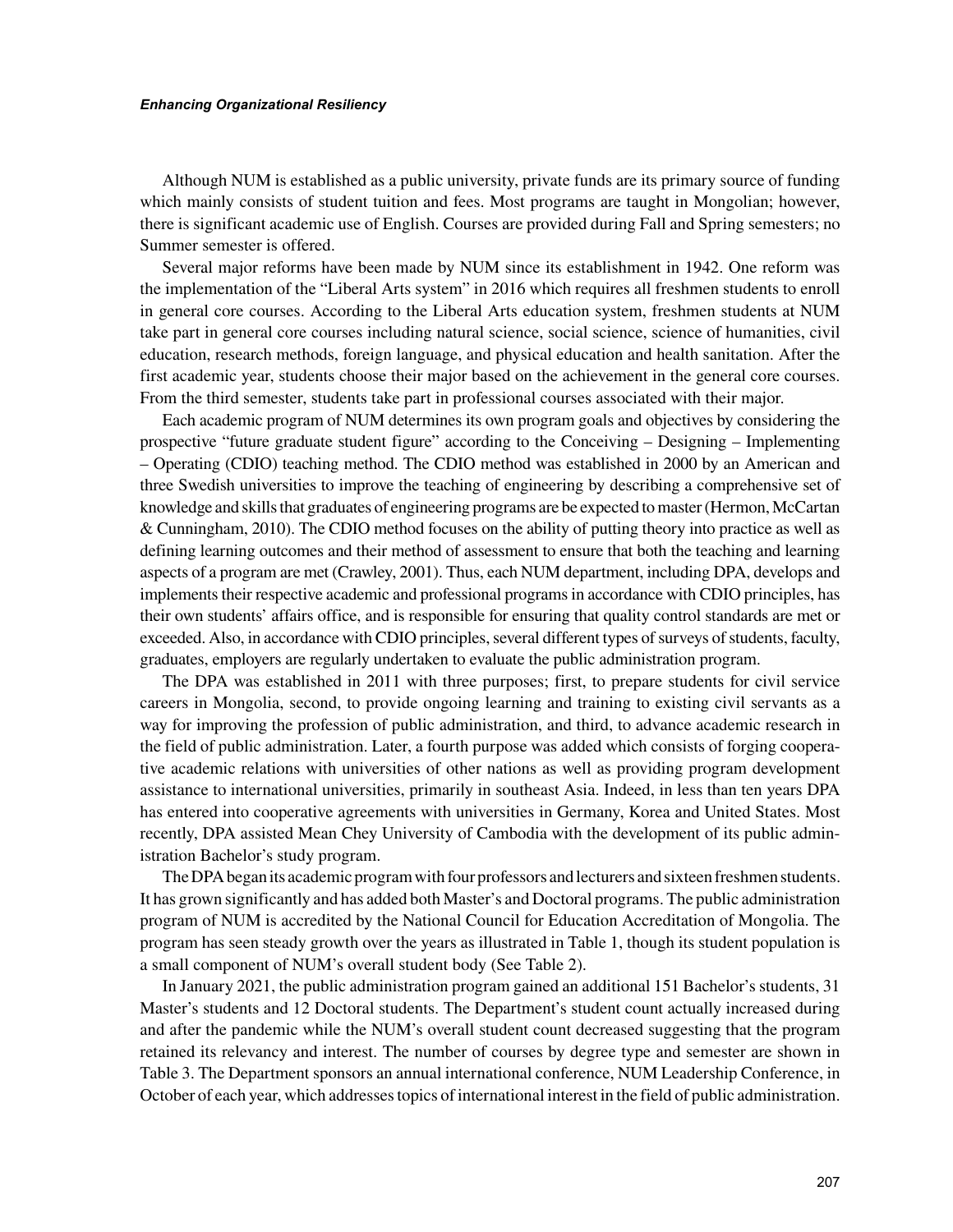| <b>Public Administration Program by Degree Category</b> | 2018 | 2019 | 2020 | 2021 |
|---------------------------------------------------------|------|------|------|------|
| <b>Bachelor Students</b>                                | 127  | 130  | 148  | 151  |
| Master students                                         | 31   | 31   | 44   | 81   |
| Doctorate students                                      | 20   | 28   | 39   | 49   |
| <b>Total Students</b>                                   | 178  | 189  | 231  | 281  |

*Table 1. Student Population Count by Degree Type – Department of Public Administration (2018-2021)*

Source: Annual reports of DPA from 2018, 2019, 2020 and SISI data - February, 2021.

*Table 2. Student Population Count – National University of Mongolia (2018-2021)*

| <b>NUM Student Count by Degree Category</b> | 2018   | 2019   | 2020   | 2021   |
|---------------------------------------------|--------|--------|--------|--------|
| <b>Bachelor Students</b>                    | 16.035 | 16.657 | 16.884 | 15.222 |
| Master students                             | 3.011  | 3.151  | 3.475  | 3,395  |
| Doctorate students                          | 840    | 911    | 1.053  | 1.004  |
| Total students                              | 19,866 | 20,719 | 21.412 | 19.621 |

Source: Annual reports of NUM from 2018, 2019, 2020 and SISI data - February, 2021.

|  |  |  | Table 3. Course offerings by Degree Type and Semester by the Department of Public Administration |  |  |  |
|--|--|--|--------------------------------------------------------------------------------------------------|--|--|--|
|  |  |  |                                                                                                  |  |  |  |

| <b>Degree Type</b> | <b>Autumn semester</b> | <b>Spring semester</b> | <b>Total</b> |  |
|--------------------|------------------------|------------------------|--------------|--|
| Bachelor           | 10                     |                        | 18           |  |
| Master             |                        | س                      | 10           |  |
| Ph.D.              |                        | <u>_</u>               |              |  |
| Total              | 19                     | 15                     | 34           |  |

Source: Department of Public Administration, National University of Mongolia, 2021.

The DPA has designed its public administration academic program in accordance with NUM's CDIO teaching method standards. The Department's CDIO teaching methods consists of using projectbased and case-based examples to illustrate public administrative processes and challenges. The DPA relies upon several approaches to regularly evaluate program effectiveness, including the use of: survey questionnaires of students, professors, lecturers, and graduates. In addition, employers of graduates are interviewed to determine program quality as well. These methods, both teaching delivery and program evaluation, became challenges during the COVID-19 pandemic.

How organizations such as NUM and DPA respond to the shocks and disturbances caused by the COVID-19 pandemic is related to their resilience and adaptive capacity. Organizations that fail to have suitable levels of resiliency and adaptive capacity are very likely to have difficulty addressing large systematic shocks as created by the COVID-19 event. The inability to adequately meet such shocks may cause the organization to fail to achieve its mission and purpose causing it to lose its ability to thrive in the future. We now turn to a discussion of the attributes associated with organizational resilience and adaptive capacity and those displayed by NUM and DPA during the COVID-19 pandemic.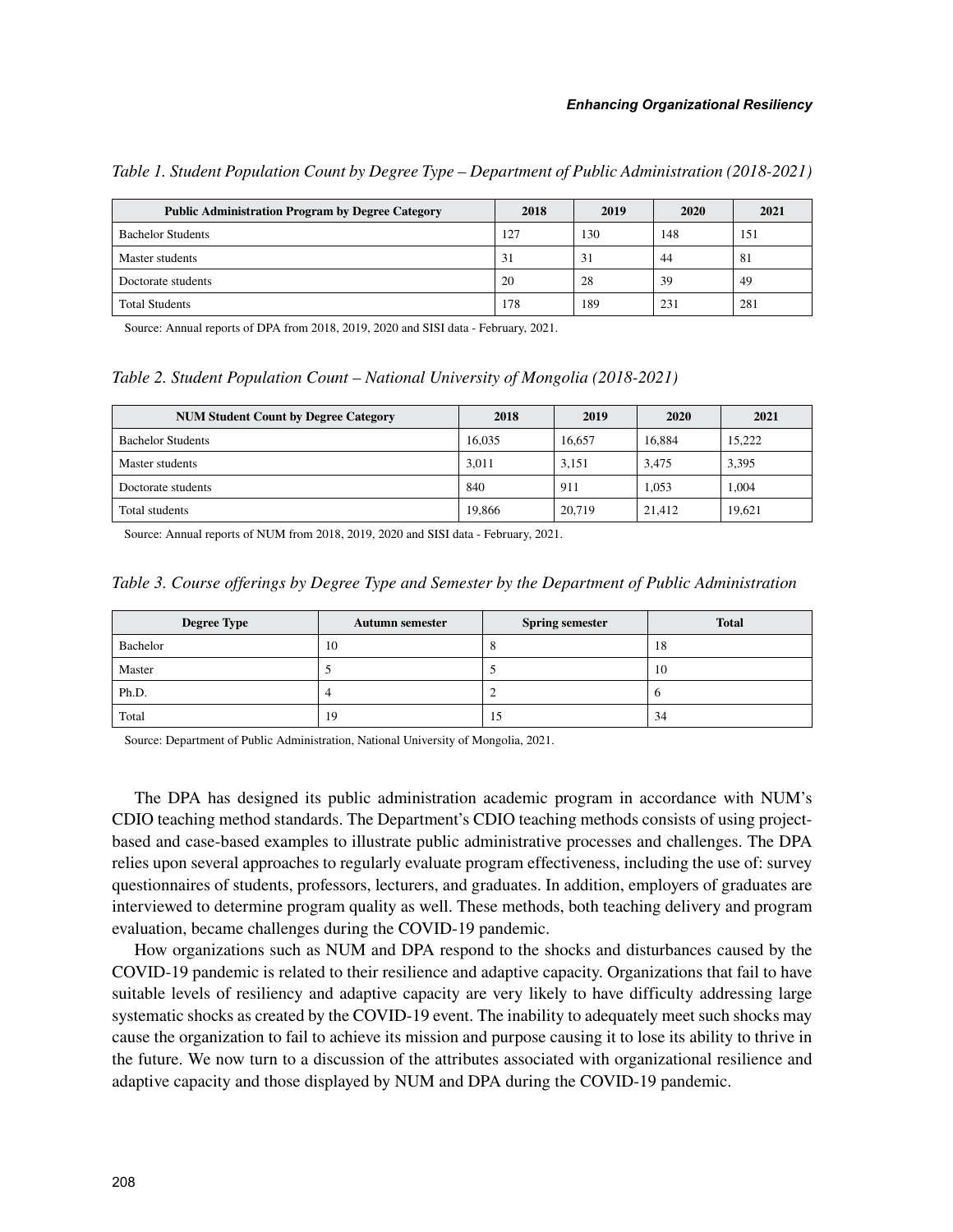# **ORGANIZATIONAL RESILIENCE AND ADAPTIVE CAPACITY**

Resilience may be described as the ability of an object or system to withstand a shock and return to its original state (Gunderson & Holling, 2002). A simple example of resilience is the stretching of a rubber band, which depicts a shock, and upon release, the rubber band returns to its original state. An organization may behave in a similar fashion where some external event may create a shock or disturbance which the organization must respond to in order to recover to its original form (Bhamra, Burnard & Dani, 2015). More specifically, organizational resilience is defined as an organization's 'ability to effectively absorb, develop situation-specific responses to, and ultimately engage in transformative activities to capitalize on disruptive surprises that potentially threaten organization survival' (Lengnick-Hall, Beck & Lengnick-Hall., 2011, p. 244). For DPA, organizational resilience would mean the ability to absorb the shocks to its teaching program, adjust to the shocks and engage in transformative teaching and learning practices that not only address the challenges presented by COVID-19 but to do so in a manner that makes its program stronger and more competitive. Also, an organization builds resiliency by learning from the actions it takes to adjust to the external disturbance so that should a similar disturbance occur in the future, it is prepared to take appropriate action (see Figure 1). However, in some cases, an organization does not respond appropriately, or in sufficient time, and as a result may cease operations altogether.

*Figure 1. Resilience response process Source: Adapted from: Bhamra, Burnard and Dani, 2015*



Adaptive capacity is related to resilience. At the organizational level, it is the ability of the organization to learn from shocks and disturbances and to make adjustments or adaptations that allow the organization to transform itself in a positive way so as to absorb the disturbance and maintain its functions (Chapin III, Kofinas and Berke, 2009). Additionally, adaptive capacity contains a learning element which allows the organization to recognize similar shocks or events in the future and initiate appropriate responses. For example, in their study of human resource management practices in Vietnam's tourism industry, Ngoc Su, Luc Tra, Thi Huynh, Nguyen and O'Mahony (2021) found that tourism businesses that deployed short-term strategies that incorporated needed changes remain viable in the future, developed responses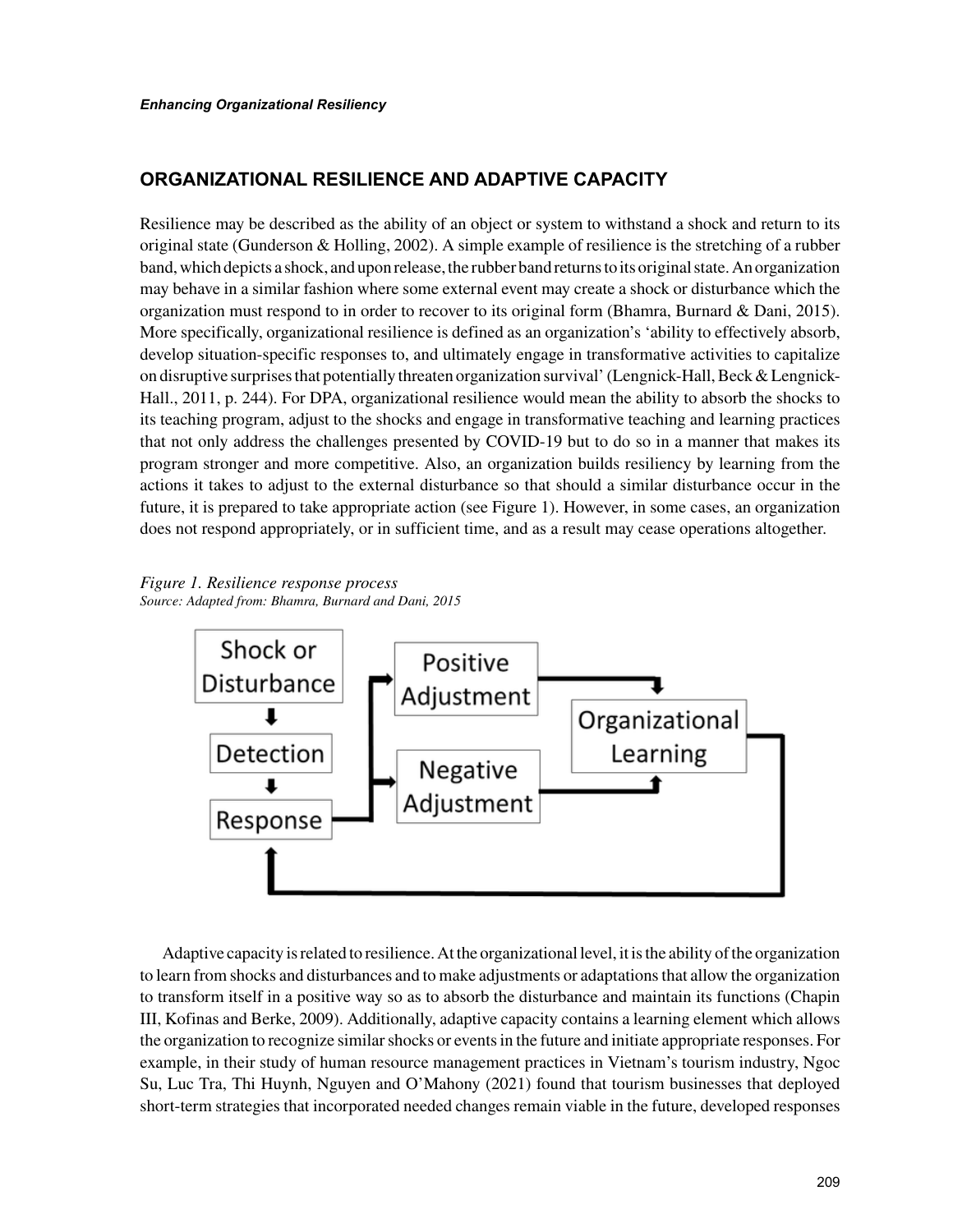that addressed the immediate challenges of COVID-19 while also creating stronger, more competitive organizations. The COVID-19 pandemic certainly qualifies as a shock and disturbance to both NUM and DPA organizations because it greater disturbed the method of teaching, i.e., elimination of in-person classes thereby threatening the ability to perform core functions. In the next part of the chapter, the shocks to NUM and DPA are described followed by the responses made.

# **METHODS**

The information contained in this chapter is based upon a survey of the personal experiences of the six authors who were faculty and a visiting professor of DPA during the COVID-19 event. Each individual was asked an identical set of open-ended questions that sought their responses and reflections about how the COVID-19 event affected DPA and their ability to teach in terms of the primary challenges, opportunities, successes and failures. The information was collected approximately twelve months after the official closure of in-person teaching courses; covering the period of February, 2020 through February, 2021. The individual responses were summarized in a report that was distributed to all individuals to assure accuracy. The questions were written in English; the visiting professor has native proficiency, three faculty members have full proficiency and two faculty members have limited working proficiency. Those with limited working proficiency obtained assistance, when necessary, from those with full proficiency skills.

# **COVID-19 ARRIVES**

In January, 2021 the tentacles of the COVID-19 pandemic reached into Mongolia. In the initial stages of the pandemic, the situation in Mongolia was similar to other nations of the international community, a general lack of information causing widespread uncertainty, fear and stress which was compounded by continual and conflicting media coverage. Mongolia's education system, a microcosm of the country, faced similar challenges from the COVID-19 pandemic, such as, the uncertainty of continuing coursework, graduation and future planning for students and faculty alike because the national government mandated closures of elementary and secondary schools as well as universities. By mid-February, the Mongolian national government found it necessary to implement strict rules and regulations, including the mandated closures, in order to control the spread of the virus. These rules and regulations directly affected the educational program delivery of both NUM in general, and for DPA, in particular, thereby creating shocks and disturbances to the organizations which challenged their resiliency and adaptive capacity.

# **Program Delivery and the Challenges of COVID-19**

On January 26, 2020, the National Emergency Committee of Mongolia announced to the general public its decision to close all public and private school, universities, and kindergartens until March 02, 2020 to prevent the spread of the COVID-19 virus. The closure decision was subsequently extended to March 30, 2020 on February 26, 2020. At the time the National Emergency Committee made its announcement, NUM was preparing for the Spring session which was scheduled to begin on February 03, 2020. When the school closures were announced on January 26, 2020, DPA had roughly one week to make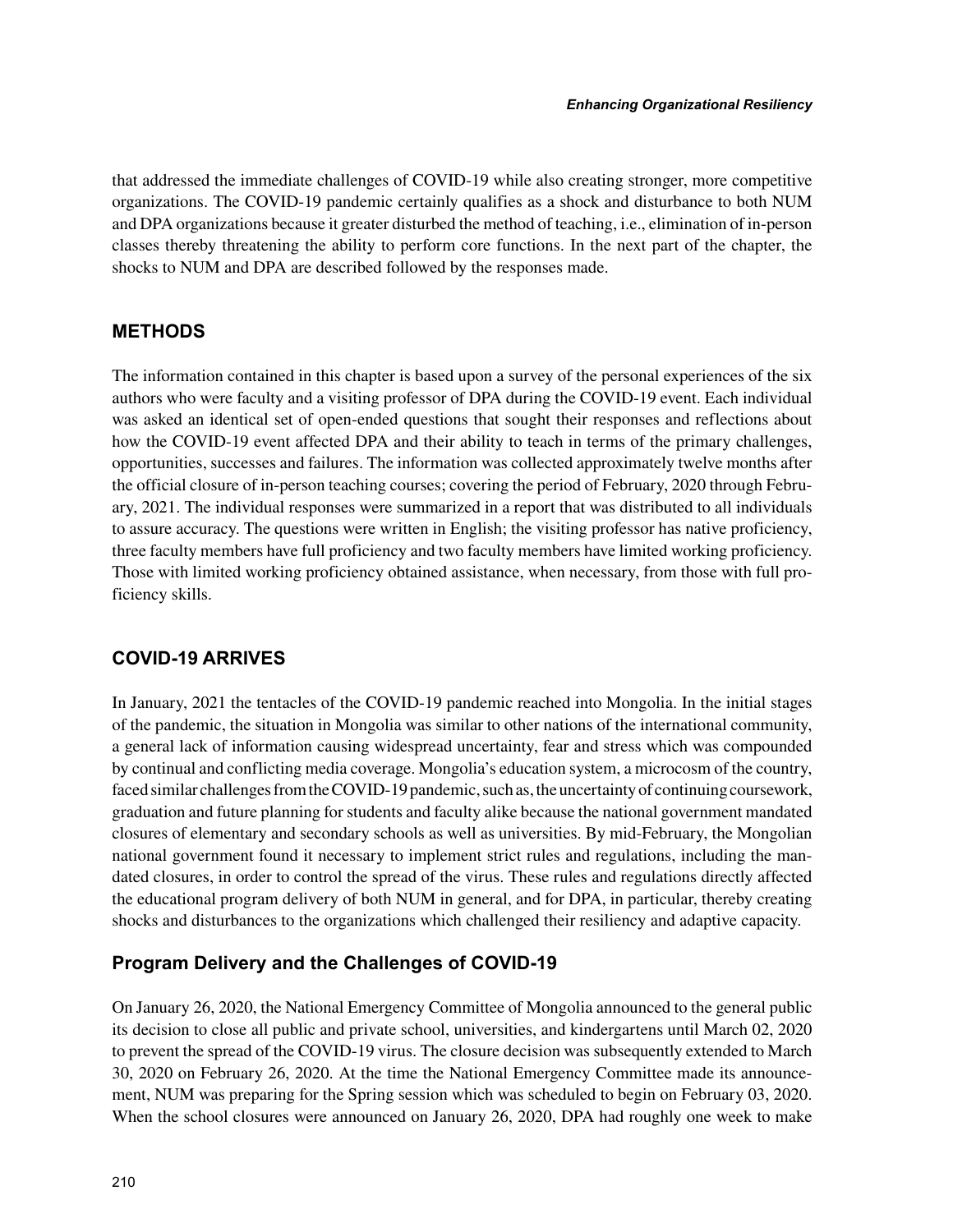the transition from the regularly planned in-person class delivery to a completely unexpected and new method of teaching and delivery of course contents; that being distance delivered through the internet. For faculty, there was a need to immediately adapt from in-person instruction to the new online experience and to do so almost instantaneously. The requirement that all courses had to be delivered online placed both faculty and students under intense pressure. Furthermore, the requirement represented the type of shock that tested the organizations' resiliency and adaptive capacity as it required immediate responses to an abrupt change. The university's administration was also caught off guard and had to quickly develop emergency guidelines for the delivery of online course content which too represented an abrupt change requiring a response. The university's administrative guidelines were promulgated in NUM order No. A/89 which set "The temporary regulations for e-learning at the National University of Mongolia". However, these guidelines were not approved until April 30, 2020 requiring NUM's faculty, including DPA's faculty, to implement the transition to online teaching and distance delivery without formal guidance.

The temporary, informal guidance was, however, very clear and concise with videos on how to navigate and use the NUM educational base system, "SISI", for distance learning. The SISI system was developed by NUM information technology personnel in 2011 and 2012. Certain teaching related data, including schedules of the courses, attendance lists, and integrated grades of students were placed within the SISI system before the pandemic. During the pandemic, faculty were able to upload their videos into the SISI system and send homework to students. However, there is no ability to obtain feedback from students or have chat and discussion sessions with the SISI system. While the SISI system is similar to Blackboard, a virtual educational learning and course management platform that provides for course management and student information systems used by many universities in the United States (Blackboard Learn, 2021), it lacks some key functionality such as the ability to host discussions, chats and journaling. Even with the SISI shortcomings, DPA faculty were able to deliver its first on-line classes on February 3, 2020, less than one week from being notified by university administrative leaders to do so, demonstrating remarkable adaptive capacity. Later in the Spring semester of 2021 as the weaknesses of the SISI became more apparent, NUM decided to use Microsoft Teams for all on-line teaching which is another example of adaptive capacity; that being, the ability to recognize a weakness and make an appropriate response. In terms of organizational resilience and adaptive capacity, both NUM and DPA quickly identified the problem confronting them, COVID-19 and government ordered in-person class closure, developed a reasonable response moving to distance learning via their own SISI system which was then implemented.

The seriousness of the COVID-19 pandemic on the university's operations became evident to university administrators by the end of January, 2020. As the majority of the university's revenues are generated by student tuition (see Table 4) it became obvious to the bursar's office and DPA's budget manager that ongoing funding could become a severe problem, a recognition of a major organizational threat. Therefore, each implemented a budget freeze on all non-essential expenditures, a typical managerial type of adaptive response found in organizations (Hillman & Guenther, 2021; Ngoc Su, Luc Tra, Thi Huynh, Nguyen & O'Mahony, 2021). While the restriction was not supported by all university faculty when it was introduced, the action did help reserve scarce financial resources that helped NUM and DPA weather the financial storm brought on by COVID-19. Never the less, the additional work brought on by the COVID-19 pandemic did result in an approximate increase in 46% of additional expenditures (see Table 5). Most of the increase in expenditures was allocated for materials and supplies to support the courses delivered by DPA, followed by increased compensation faculty for the additional work associated with course delivery even though DPA's compensation standards regulate salary and remuneration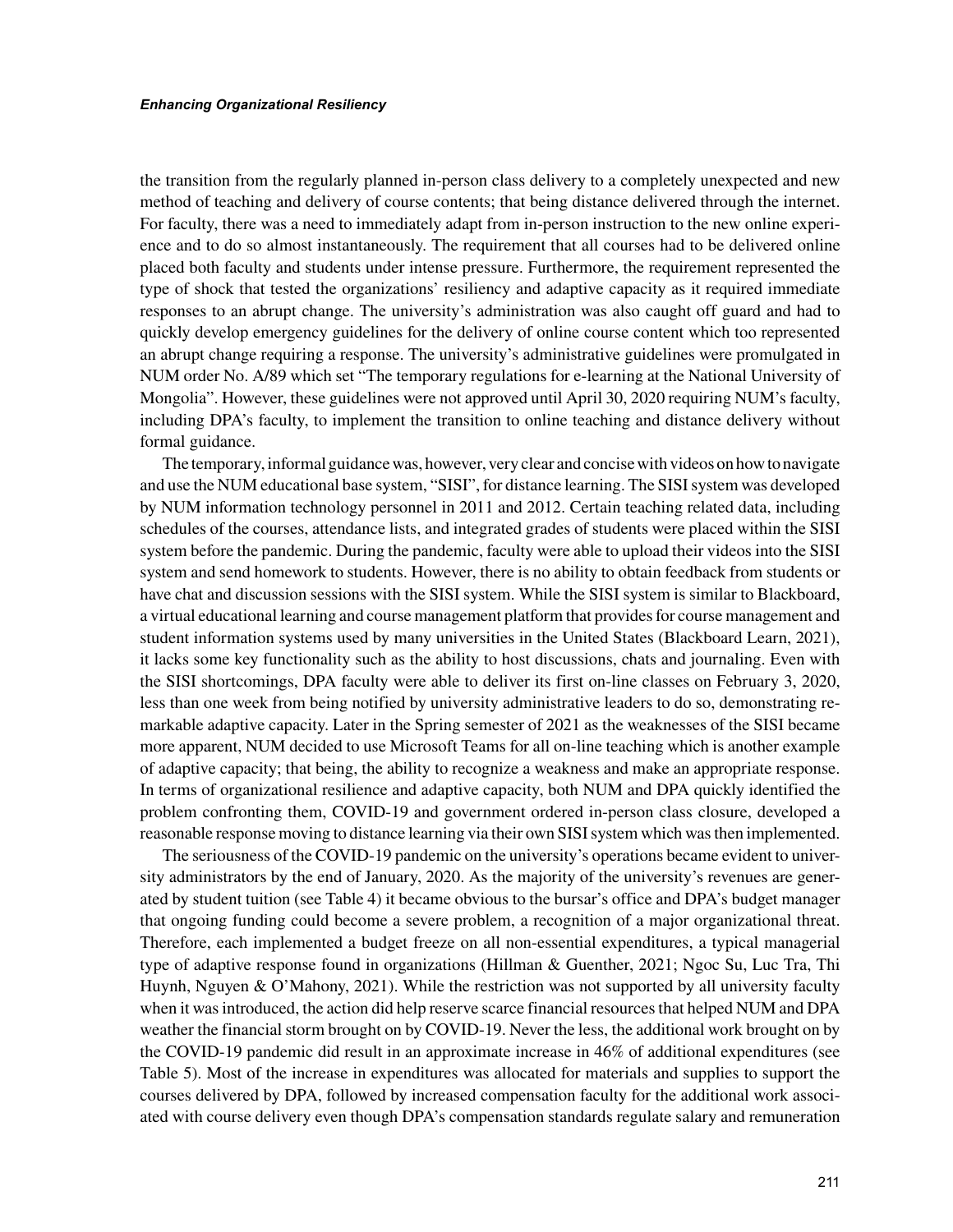in accordance with performance measurements which are determined by program evaluation measures including survey results. The DPA budget also recognized the importance of continual support of student activities with an increase in funding support.

*Table 4. Revenue of the Department of Public Administration (in million tugrug)*

| Item                    | 2017   | 2018          | 2019  | 2020   |
|-------------------------|--------|---------------|-------|--------|
| Total (tuition) revenue | 285.45 | 257<br>JJ 1.U | 348.0 | 464.62 |

Source: Department of Public Administration, National University of Mongolia, 2021.

*Table 5. Expenditures of the Department of Public Administration (in million tugrug)*

| <b>Items</b>                                      | 2017     | 2018     | 2019   | 2020   |
|---------------------------------------------------|----------|----------|--------|--------|
| Salary and wages of DPA personnel                 | 81.9     | 91.2     | 112.4  | 136.2  |
| DPA faculty development                           | 11.7     | 10.2     | 7.9    | 9.5    |
| Remuneration for DPA personnel                    | $\theta$ | $\theta$ | 4.9    | 6.2    |
| Expenditure for professional books and literature | 7.66     | 4.48     | 3.23   | 33.61  |
| Expenditure for research                          | 2.4      | 3.4      | 0.6    | 2.6    |
| Expenditure for PA students' club                 | 0.4      | 0.9      | 0.4    | 1.3    |
| Total expenditures                                | 104.06   | 110.18   | 129.43 | 189.41 |

Source: Department of Public Administration, National University of Mongolia, 2021.

The faculty of DPA routinely make personal donations of a day's earnings of their salary to DPA as a means of supporting department-wide goals. The faculty also typically work in excess of a 50-hour work week to fulfill their duties and responsibilities. In response to the COVID-19 situation, the faculty increased their work hours while also donating an additional day's earnings of their salaries to DPA in order to help ease the financial burden created by the pandemic.

The abrupt change of direction from in-person classes to full distance-learning also created numerous challenges. Throughout NUM's history almost all courses have been taught in-person; thus, many of the university's faculty and lecturers had little or no experience with online teaching online or distance delivery when the COVID-19 closure was mandated. This fact was true with the faculty of DPA as well, presenting many challenges to overcome and a very steep learning curve for all faculty. As public administration is within the field of social sciences, it was met with fewer challenges when compare with the natural and applied science programs which require in-person laboratory and filed work participation. Nevertheless, it has its own obstacles to overcome.

When school closures were announced on January 26, 2020, DPA faculty had about one week to make the transition from the normal, in-person teaching format to online teaching even though most faculty had little or no experience with teaching online or with distance learning in general. The situation required that DPA faculty improve their computer skills quickly while at the same time to learn new teaching techniques that are required for online, distance delivery teaching. For example, faculty were required to create videos, as well as use and monitor different e-learning platforms all new skill sets.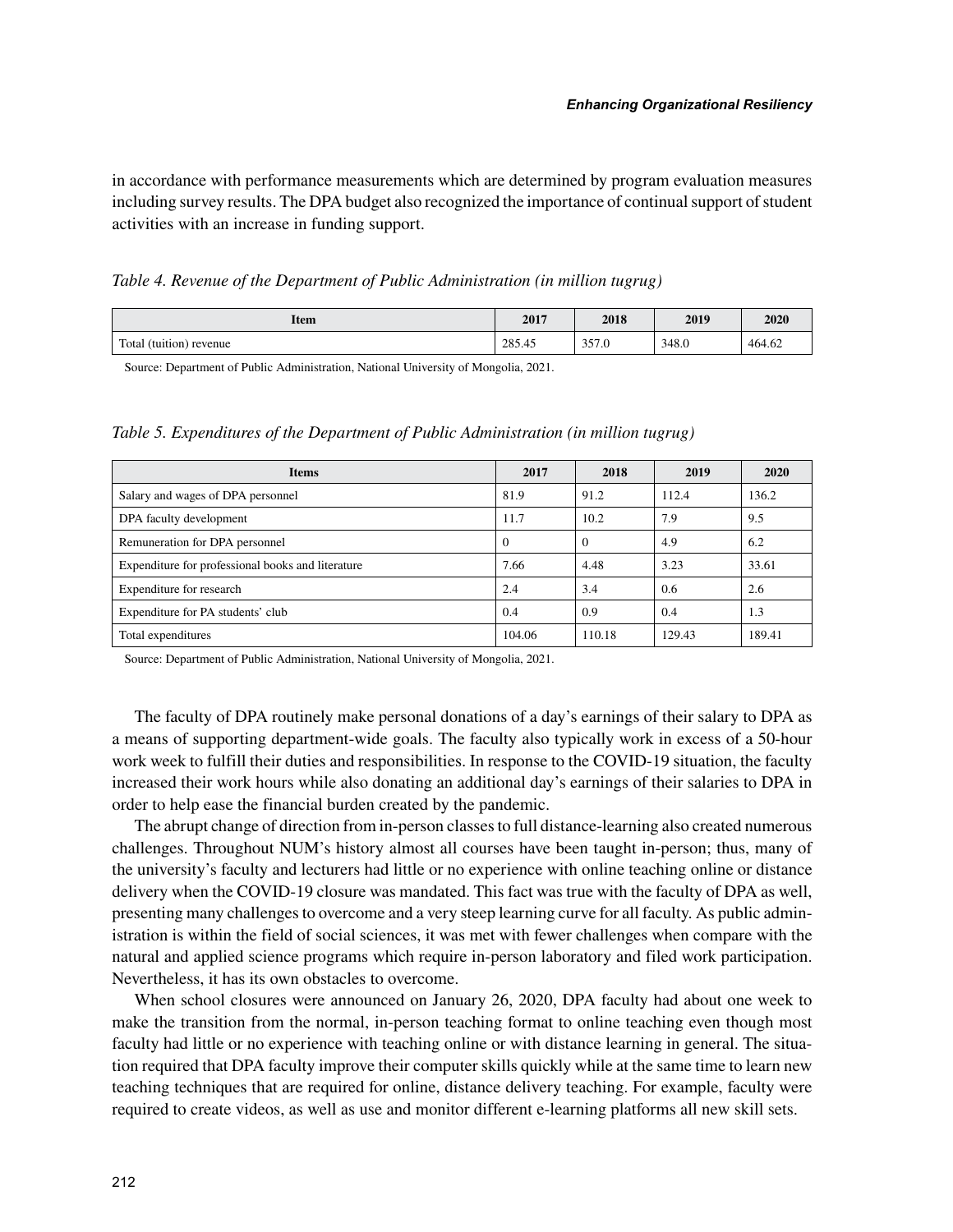The first few weeks of the transition from in-person to online teaching were the most difficult for faculty. The typical process that was followed consisted of first determining the most appropriate manner for delivering content which meant selecting from an assortment of unknown and untested options, including: YouTube videos, audio narrations with slides, Microsoft Teams, Google Drives, Webinars and more. Once an option was selected, the next step typically required rewriting lectures to suit the selected distance learning option. The rewriting of lectures entailed considerable time and effort. The transition to distance delivery also demanded a new way of thinking because instead of writing only the main ideas and concepts on pre-prepared PowerPoint slides that were supplemented with in-person dialogue, detailed information and the opportunity for interactions with students; instead, in distance learning, most of the information to be presented to students must be presented on the slides with a recorded lecture but with no student interaction at all. Therefore, faculty devoted an enormous amount of time rewriting lectures to make them compatible with distance learning and to present the added information normally provided through class discussion. Once a lecture was rewritten and PowerPoint slides created, audio narrations were recorded. Most faculty found themselves making three or four attempts to make an error free audio recording. The use of scripts was eventually discovered which reduced errors and the time spent on rerecording. Other aspects of audio recording that faculty had to be learned included the proper placement of microphones, finding quiet locations and times for recording, eliminating interruptions, voice and narration control and eliminating expressions of hesitation such as saying "um".

During the time faculty were struggling with the difficulties associated with preparing online presentation materials, they also had to solve a plethora of student-based matters. Critical problems that needed to solved included determining an acceptable process for recording the attendance of students, how to distribute lectures and seminar assignments and designing the grading system for each assignment. And once the lecture PowerPoints and audio were posted, much time was then devoted to answering questions and requests from students via email and providing feedback on assignments. Since some students were "locked down" in the countryside, they were unable to regularly access the internet for their assignments. Others were asking questions on how to play the recordings and how to send their assignments in for grading. Because of such difficulties and the newness of the online experience for most of the students, assignments were filed with various levels of success which in turn necessitated the need for numerous emails sent back and forth between faculty and students to figure out how everything worked. Yet, despite all the problems, after about two weeks, most faculty and students were on track on how to use distance learning. Everyone adapted to the situation very quickly and as a result all grew more confident with the new style of course delivery. And, as students became more confident, they became more communicative and more active in their participation, which is a brand new and welcomed experience for DPA.

As troubling as the decision was to faculty to provide all course content to students on very short notice, the effects of the decision on students was also disconcerting. When NUM decided to deliver courses completely online, student housing was closed requiring the vast majority of students to return to their homes. Since more than half of public administration students are from the countryside, online course delivery created additional challenges. For instance, internet access and speed vary greatly from region to region in Mongolia. In addition, Mongolians living in the countryside are, more often than not, from families living nomadic lifestyles, meaning that their place of residence frequently changes due to availability of livestock forage. The nomadic lifestyle meant that many students had to cope with internet services having different levels of service quality. Moreover, as the internet and other communication systems are dependent on line-of-sight wireless technologies, the mountains and valleys found in Mongolia made line-of-sight linkages difficult to make and keep. Indeed, students reported to DPA faculty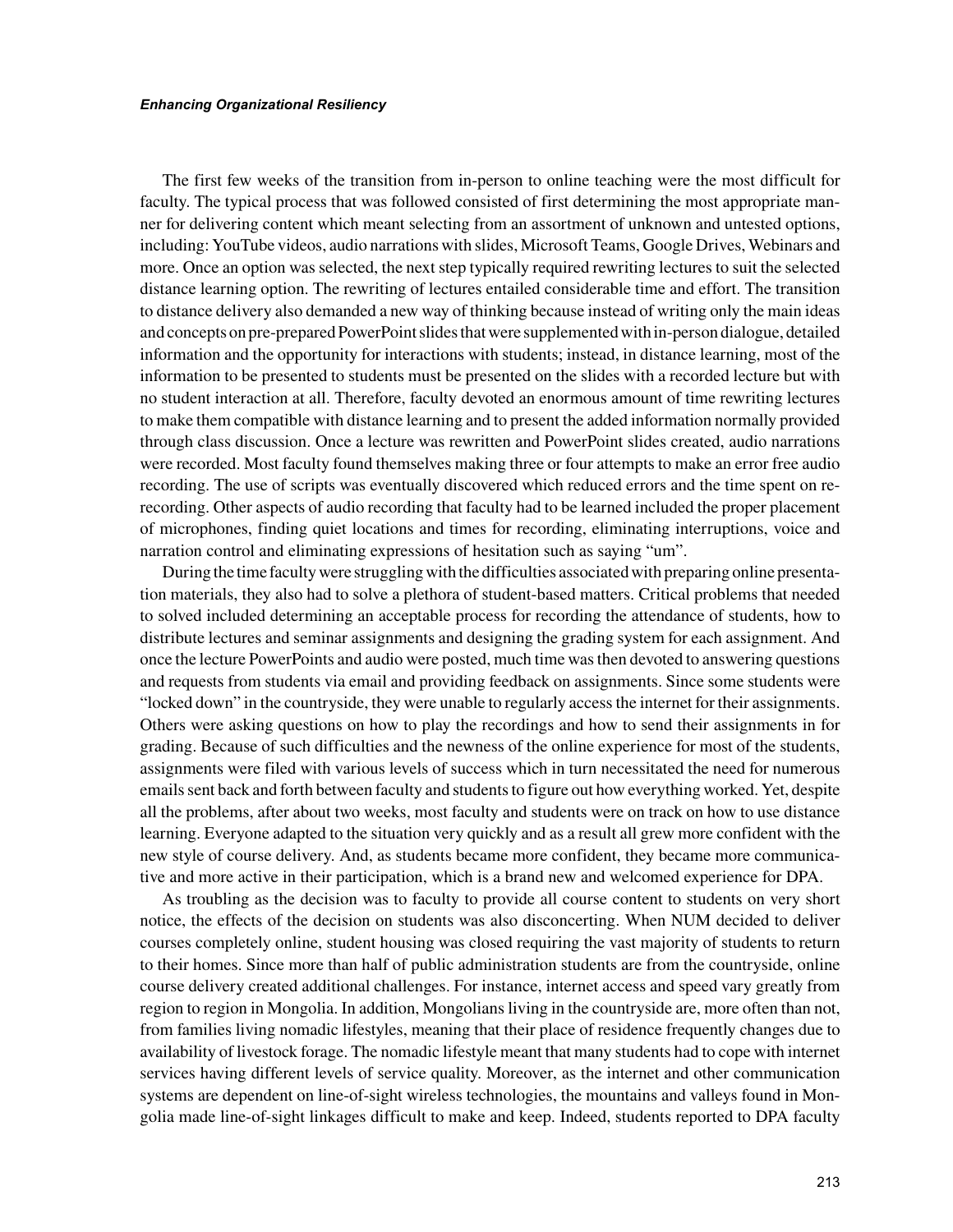that they were climbing to the top of mountain ridges in order to obtain an internet signal – no small feat where winter weather conditions bring snow, ice and severely cold temperatures. Furthermore, if a student living in the countryside was successful in connecting to the internet, the slow and weak internet service typical of rural areas required more than two hours to download a twenty-minute PowerPoint-audio enhanced lecture. Another complicating factor affecting the delivery of online courses was the need for students to purchase internet data from cellphone carriers which added to monthly educational expenses. In addition to the challenges of affordability and access to internet services, students also faced issues in completing their assignments, preparing for examinations, and fulfilling matriculation requirements because they were at home and thus available, and expected, to participate in the daily work common to pastoralists homes. DPA faculty attempted to address these issues by instituting more lenient assignment due dates, providing more feedback on assignments and through numerous e-mail exchanges.

The closure of student housing created further difficulties for the Department. On average approximately 1,500 students live in the dormitories at NUM which is about seven percent of the entire student population. When the first nation-wide lockdown and university closure occurred, the Spring semester had not yet begun and students were at their homes, most of which were located in the countryside. So, NUM arranged that students would not come to the main campus in Ulaanbaatar during the Spring semester 2020.Therefore, having student's marooned inside university dormitory facilities did not present an issue for the Spring 2020 semester.

A different story; however, took place when second national lock-down was implemented on November 11, 2020 because students were using student housing during the Fall semester. Students living on campus presented challenges common to most universities with student housing; that being, how to manage students in residence halls. NUM took the following management actions:

- Students were restricted to their residence halls and dormitory rooms;
- NUM provided food, face masks, toiletries, sanitary products, etc.;
- Individuals donated certain foods, face masks, toiletries etc.;
- NUM reinstituted university-wide distance / online delivery of course content; and
- NUM organized the ability for students to be tested for COVID-19 with the State Emergency Council of Mongolia; and
- After being tested for COVID-19, students who received negative test result, were allowed leave the residence halls and return home. The last group of students left the dormitory on 9th December.

Because NUM closed the residence halls, it decided to return the housing payments to the students. Rather than making direct payments to students, NUM returned the pro-rated amount of dormitory expenses to each student's SISI accounts. Thus, the funds could be used to pay associated fees of the next semester's courses/subjects. However, students who were in their last semester, did receive a full cash reimbursement.

Another major challenge for students was the inability to access the university library. Without access to library materials, students were handicapped in fulfilling their assignments. The lack of library access was an especially difficult challenge for graduating students some of whom were required such access to write their theses in order to graduate. Faculty members sought to fill this void by sending soft copy materials to those writing their theses. Students taking DPA online courses, on the other hand, were directed by faculty to online educational websites as substitutes for library materials.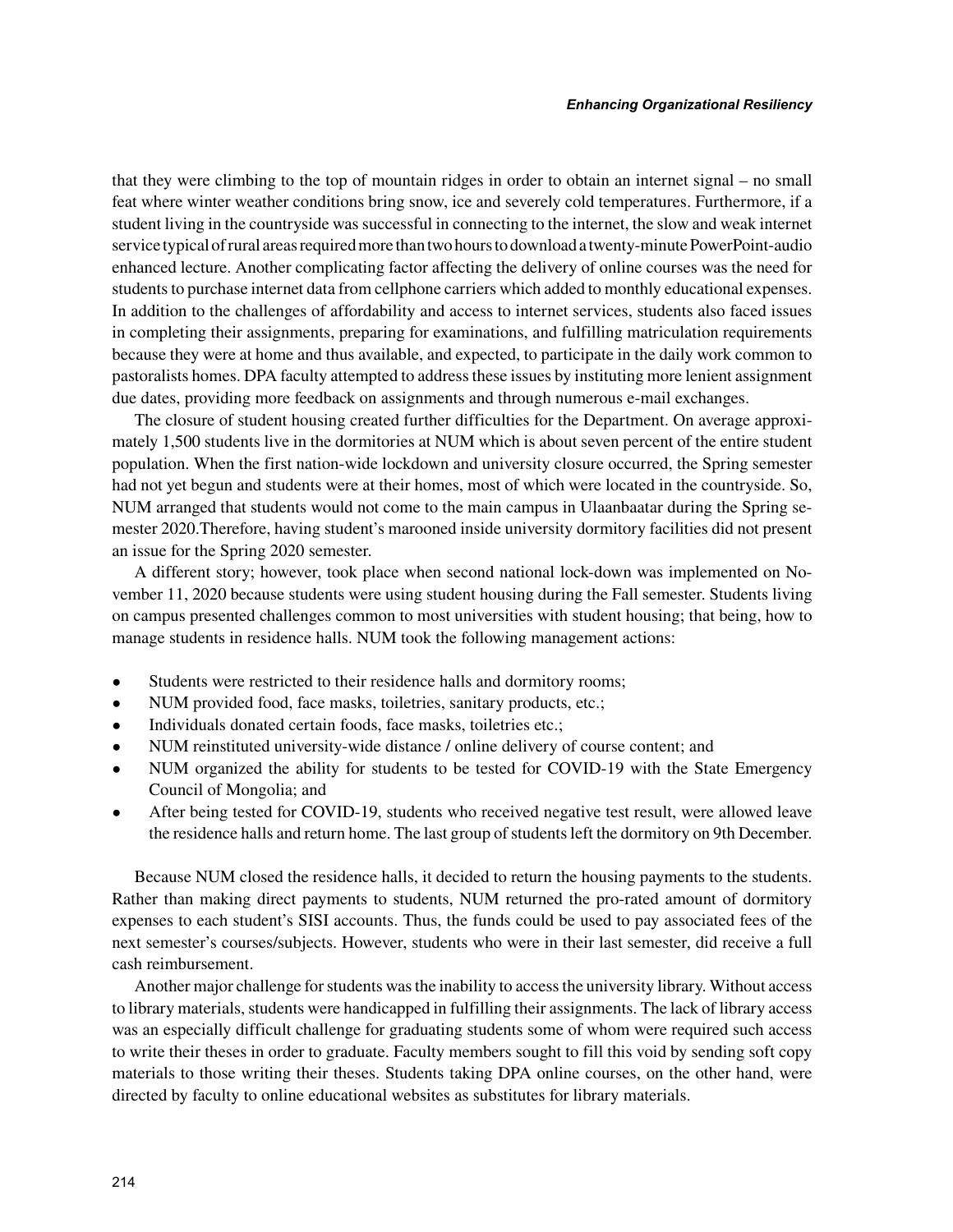Not only were faculty unprepared to move to an online educational environment, the majority of NUM and DPA students also had little, if any, experience with online or distance delivered courses. Initially both faculty and students relied on the university's SISI system for all educational learning activities as it is NUM's official system. The primary drawback of the SISI is its inability to provide for facultystudent and student-student discussions. This drawback caused NUM to move to Microsoft Teams which enhanced distance learning abilities through its chat, collaboration, file sharing and video conferencing features. Other advantages of using Microsoft Teams were that all NUM students already had direct access via their official e-mail accounts which were Microsoft-based (Office 365 Cloud Service). Also, and very importantly, Microsoft Teams may be used on desktops and laptops but also mobile phones which are more readily available to students. The collaboration feature of Microsoft Teams allowed for group formation so that there was an opportunity for student-to-student dialogue which is a critical not only for learning purposes but also to avoid alienation and depression that is associated with loneliness often fostered by distance learning conditions (Yuan & Kim, 2014). In addition, the Microsoft Teams software, through the chat feature, allowed students to communicate directly with their teachers which dramatically improved the delivery and efficacy of distance delivered courses. And as faculty became more informed and comfortable with the new software, they were able to explore other options such as Classroom Google thereby further enhancing the educational experience for students while at the same time improving overall learning. And lastly, Microsoft Teams provided support for faculty administrative chores through its ability to create meeting attendance lists and attendance registration, for instance, with the ability to seamlessly transfer this information into the NUM SISI system. Thus, attendance and grading became much easier to accomplish.

An issue that has not been fully resolved by DPA is the provision of internships. As taught by DPA, and in accordance with CDIO teaching principles, the public administration major requires practical experience for the furthering the academic knowledge, in other words, to see how theory may be put into practice. The conditions for controlling the COVID-19 pandemic made things impossible for those students who needed to fulfill the major's requirement to serve an internship within a public organization. Therefore, DPA continues to explore alternative means for fulfilling the internship requirement.

As time progressed, both faculty and students became more familiar and comfortable with the online teaching methods. With familiarity came more spontaneity and innovation as demonstrated with experimentation with different software packages, different methods of student-faculty communication and assorted approaches for student participation. It was during the COVID-19 pandemic that DPA successfully hosted its first ever diploma thesis defense using an online format which was new and exciting to all who participated and revealed in a positive way that you can be miles away still accomplish your task. Now, both faculty and students view online and distance delivery in a new way and truly believe that e-learning will continue to be developed and used by DPA.

## **ENHANCING ORGANIZATIONAL RESILIENCY AND ADAPTIVE CAPACITY**

A key aspect of organizational resilience and adaptive capacity is the ability of the organization to identify the appropriate response to the shock or disturbance and to learn from the experience so that should the same or a similar shock reappear in the future, the organization is prepared to respond as illustrated in Figure 2. In this section, the lessons learned, or in other words, the adaptations used by DPA in responding to the COVID-19 shock are reported.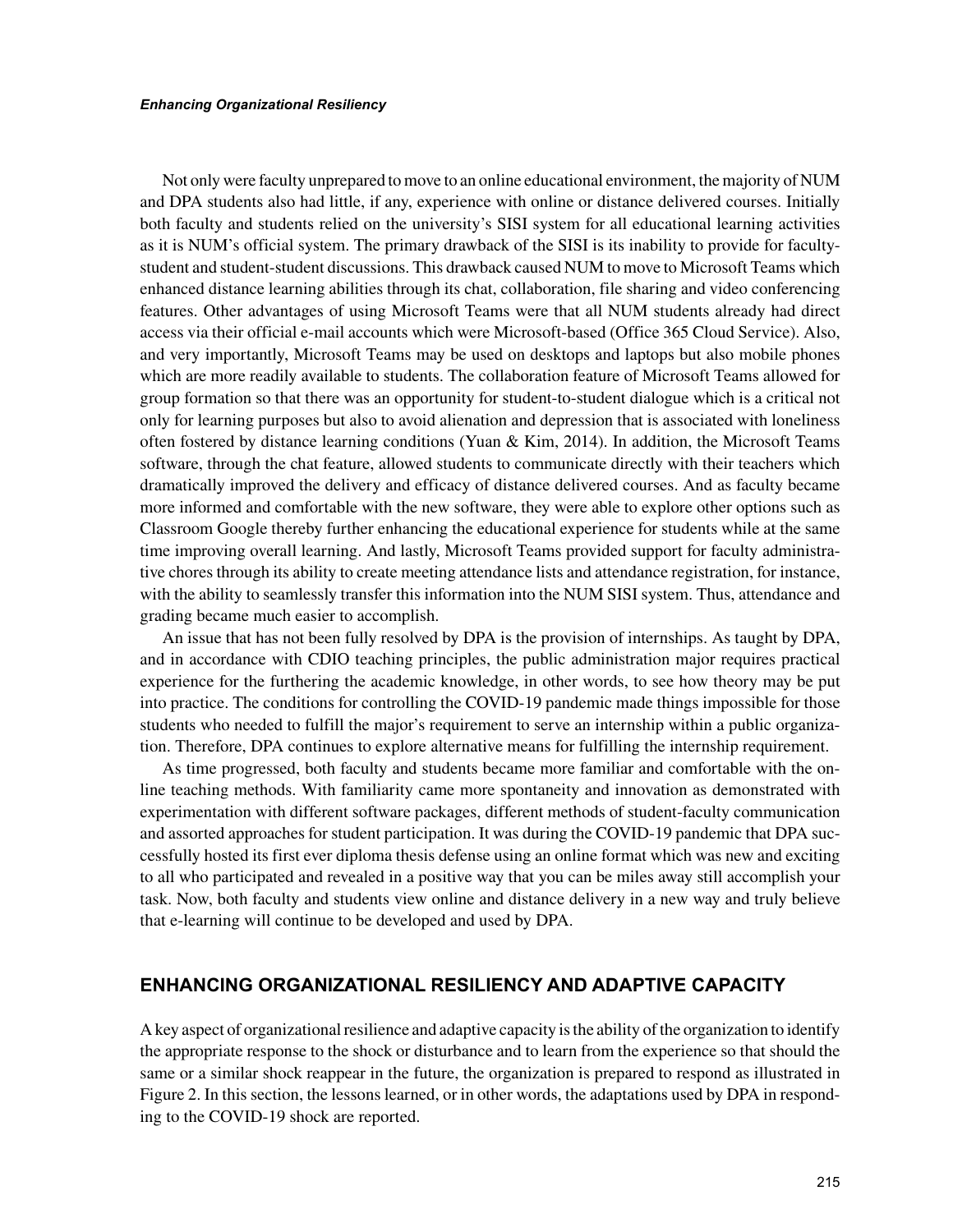*Figure 2. DPA adaptive response process*



# **Lessons Learned**

The COVID-19 pandemic required that NUM and DPA take immediate and abrupt action to move from in-person coursework to online, distance delivery of coursework in order to continue the mission of improving the lives of Mongolian citizens through education. The shocks associated pandemic was a clear test of the organizational resiliency and adaptive capacity of these organizations. The effort to adapt to the new operating environment can be considered successful, although it did have challenges. Some of these challenges can be described as weakness in organizational resiliency that were exposed by the COVID-19 event. This section describes the primary weaknesses identified, the lessons learned and adaptations made by NUM and DPA through this experience.

• Lengnick-Hall, Beck and Lengnick-Hall (2011) identified in their review of the organizational resilience literature that one perspective of organizational resiliency consists of identifying new opportunities and discovering new capabilities. This phenomenon was exhibited at DPA as expressed by one of its faculty members who stated, "Even in a bad situation, there's always a positive side. During this school closure period, we were pushed to try distance learning, this push will definitively have a good effect on our university's future digital education program as well as our department's overall abilities." The COVID-19 emergency, like any emergency, creates opportunities for advancement, to identify things that should be changed or revised and to make these needed changes. It is critical that these opportunities be recognized and appropriate actions taken so that the organization build adaptive capacity and becomes more resilient and therefore sustainable. Moreover, the statement highlights the importance of a positive attitude when involved in an emergency. Positive attitudes are related to creative thinking which is necessary for effectively managing the disruptive challenges brought on by emergencies. Organizations that place an emphasis on maintaining positive attitudes, an enjoyable working environment and a willingness to accept change are much more likely to successfully meet the challenges brought on by emergencies (Gupta, 2011). Maintaining this environment of teamwork, positive outlook and acceptance of change was found to be an important feature of DPA's successful adaptive response to the COVID-19 situation.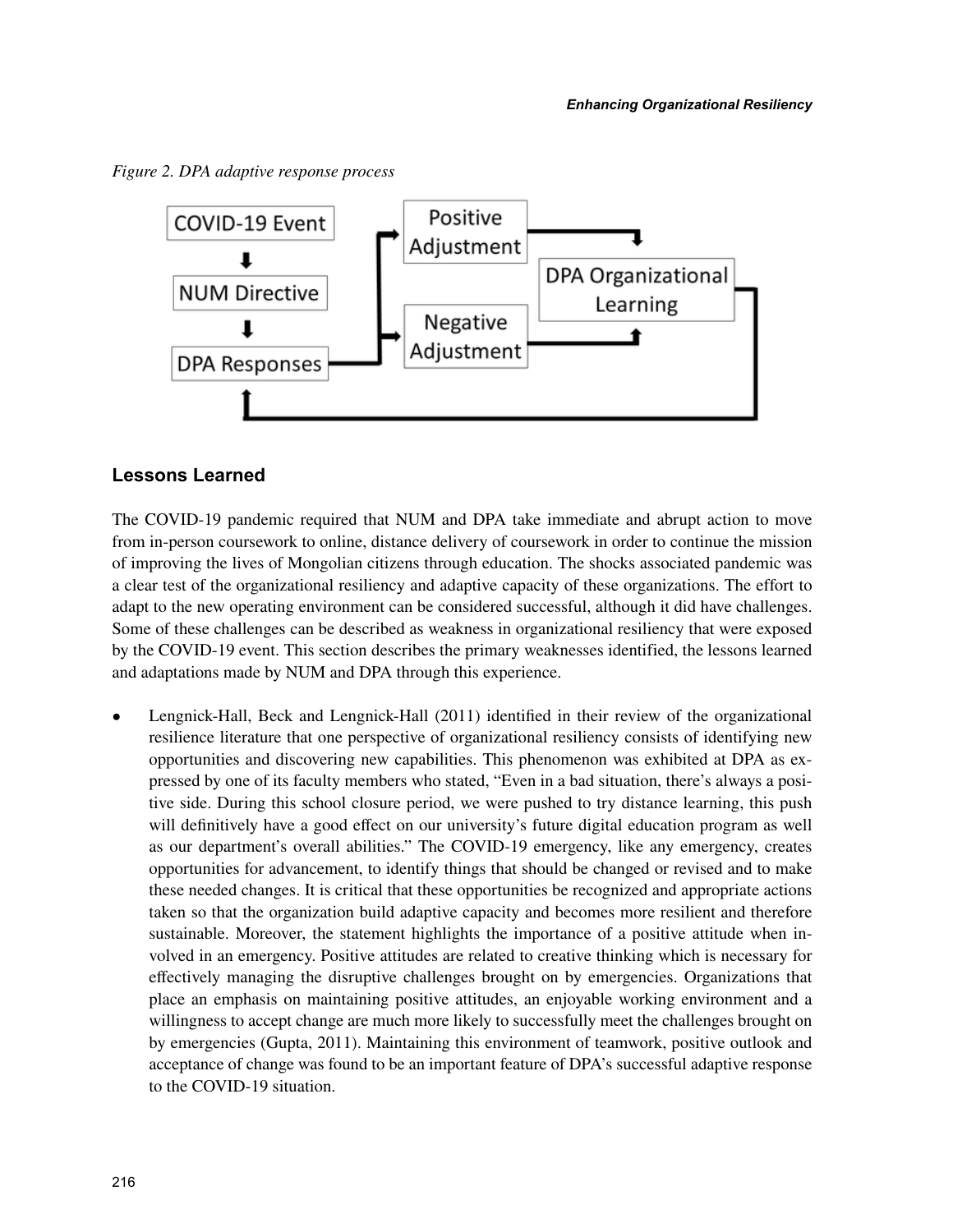- The DPA wrestles with the challenges faced by most academic organizations; that being, faculty are already managing heavy workloads and asked to complete their work in a high-quality manner, leaving little time for ongoing learning and exploration of their craft. Allocating time, on a regular basis, for training, skill development and strategic planning would help prepare DPA for the future and for future emergencies. Moreover, a key element of organizational resiliency is ongoing learning and considering the future which Lengnick-Hall, Beck and Lengnick-Hall (2011) describe as building the capacity for resilience.
- NUM failed to provide adequate support and guidance to faculty that also had to manage disrupted household routines. For example, faculty who were instructed to immediately move their in-person courses online and after the closure of the university, had to do so from their homes. Yet, at the same time, faculty had to manage other family related COVID-19 related disruptions such as the continual education of their children who were also attending school through distance delivery or readjusting due to the unanticipated job loss of a spouse. The provision of counseling services would have helped faculty better manage these heavy workloads and competing stress inducing demands.
- The DPA did have the necessary online tools available to them for making the transition to elearning; however, faculty were not using these tools on any regular basis. Thus, when it became a necessity to use these tools they had to be learned "on the run". Indeed, the workload of faculty increased exponentially during the COVID-19 situation due to the need to learn new software in order to make videos, use and monitor training platforms, all within a very short period of time. This learning curve could have been less steep had a continual learning process been implemented by the department and followed by faculty. Faculty have to manage many demands on their time, including: course preparation, student counseling, journal article writing, ongoing learning and research to name only a few of the demands; plus, there must be time for family, personal life and recreation. Providing for regular group discussion of how best to manage these competing demands might improve faculty accomplishments, acknowledge the importance and influence of non-work demands, while at the same time make everyone aware of the tools that presently exist and the need for learning how to use them.
- The DPA would have been better prepared for the COVID-19 shock had it already been using online tools and distance delivery in its academic and professional training programs; in essence, building its resilience and adaptive capacity. Even though distance delivery of educational and professional training content is a standard practice for many institutions of higher learning, DPA was not doing so (with the exception of three courses led by a visiting professor) primarily because implementing such a program requires an additional investment of funding, faculty as well as dedicated time and effort. DPA has also recognized that it is counterproductive to attempt to maintain the existing level of in-person related workloads while adding on another major amount of work. The COVID-19 experience and its newly developed expertise in distance delivery has now created the environment to re-evaluate how DPA delivers its courses while at the same time making the department more competitive in the educational field. In addition, maintaining its expertise, of both in-person and online teaching, may keep a future emergency from becoming a calamity.
- Distance teaching as required by the COVID-19 pandemic did create several positive effects because faculty had to focus on delivering high academic content in a new way. For example, the distance teaching improved teaching skills such as preparing lectures in a more concise manner.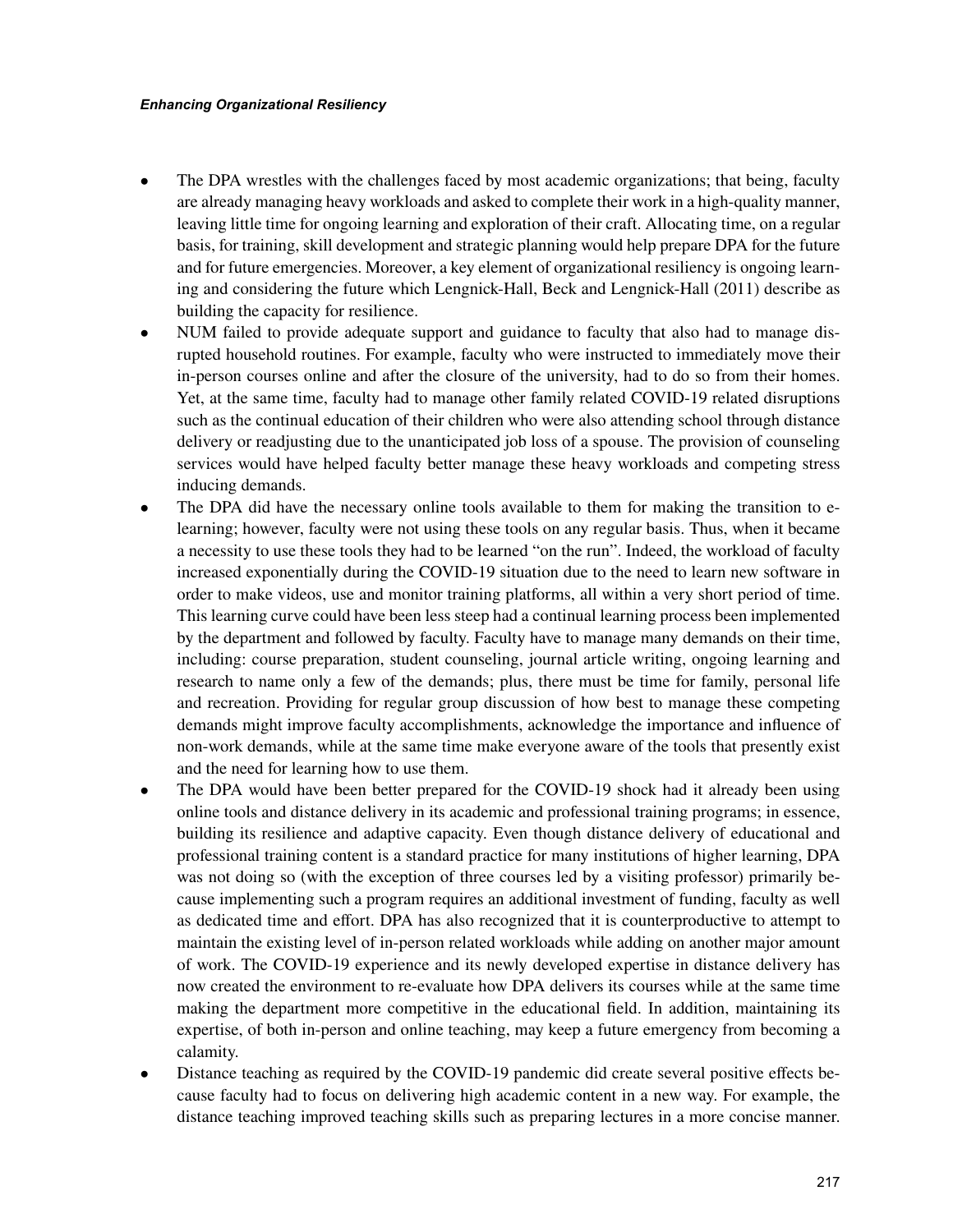Also, distance learning required the acquisition of new technical skills, such as becoming proficient in new recording and presentation software.

- The emergency required DPA to quickly develop the platforms for faculty to place their videos and course materials online. The speed in which this effort occurred did not allow for consideration of other important topics. For instance, the protection and ownership of intellectual property rights was not considered early on but now needs to be addressed and done so on a university-wide basis.
- Another need that was initially ignored was organizing and scheduling events that are vital to a well-rounded educational experience, such as annual conferences, ongoing accreditation of professors and lecturers, ongoing research and the development and submission of peer-reviewed journal articles. What DPA learned, is a standard element of disaster response planning; that being, while taking action to address the immediate effects of an emergency, some personnel and time must also be allocated to recovery and the future (US Department of Homeland Security, 2017). So, during the early stages of the COVID-19 response, DPA focused exclusively on distance delivery of course content. Once this task was being implemented, it began to place attention to the other facets of its educational mission such as planning for its annual international conference.
- Information sharing with students, by both NUM and DPA is not sufficiently developed leading to delays in communicating important information and creating unnecessary confusion and uncertainty. More attention needs to be paid to providing students with the same level of communication and information that is presently provided to faculty and university administrators.
- The COVID-19 experience, and rush to move to an online teaching environment, emphasized the need to both provide and standardize instruction and guidance to faculty in regards to training activities. When the decision was made to close the university and place all instruction online, minimal guidance was provided to faculty and as a result, a great variety of approaches and software were used. Now, after a year of experience, NUM and DPA should develop clear guidance on the expectations and standards that will be used to evaluate distance delivered courses, establish preferred software, obtain software licenses and provide the requisite training to faculty and students alike. More specifically, NUM should provide instructional webinar training to all faculty and students in the use of Microsoft Teams software.
- There needs to be a formal acknowledgement that new skills are needed for on-line teaching. Yet, because students and faculty were expecting similar skill development and knowledge as in-person teaching, they are evaluating on-line teaching using in-person criteria and expectations which often yield "lower" results. It is therefore necessary for on-line teaching to have the temporary guidance and rules revised to recognize the difference between the two teaching approaches. The evaluation criteria and methods should also be formalized so that online teaching achieves similar results as in-person teaching and evaluation methods are also made valid and reliable.
- During the COVID-19 experience, planned activities such as faculty accreditation were postponed even through NUM requires that professors be evaluated every five years and lecturers evaluated every 3 years. NUM now must return to its regularly scheduled accreditation process but must also revise the criteria used so that the evaluation process reviews the ability of faculty to participate in the e-learning environment.
- The online experience also reaffirmed many of the key ingredients for successful distance delivery of classes as described by Boettcher, & Conrad, (2016). Even though this information is standard to the world of online teaching, much of it was knew to the faculty of DPA.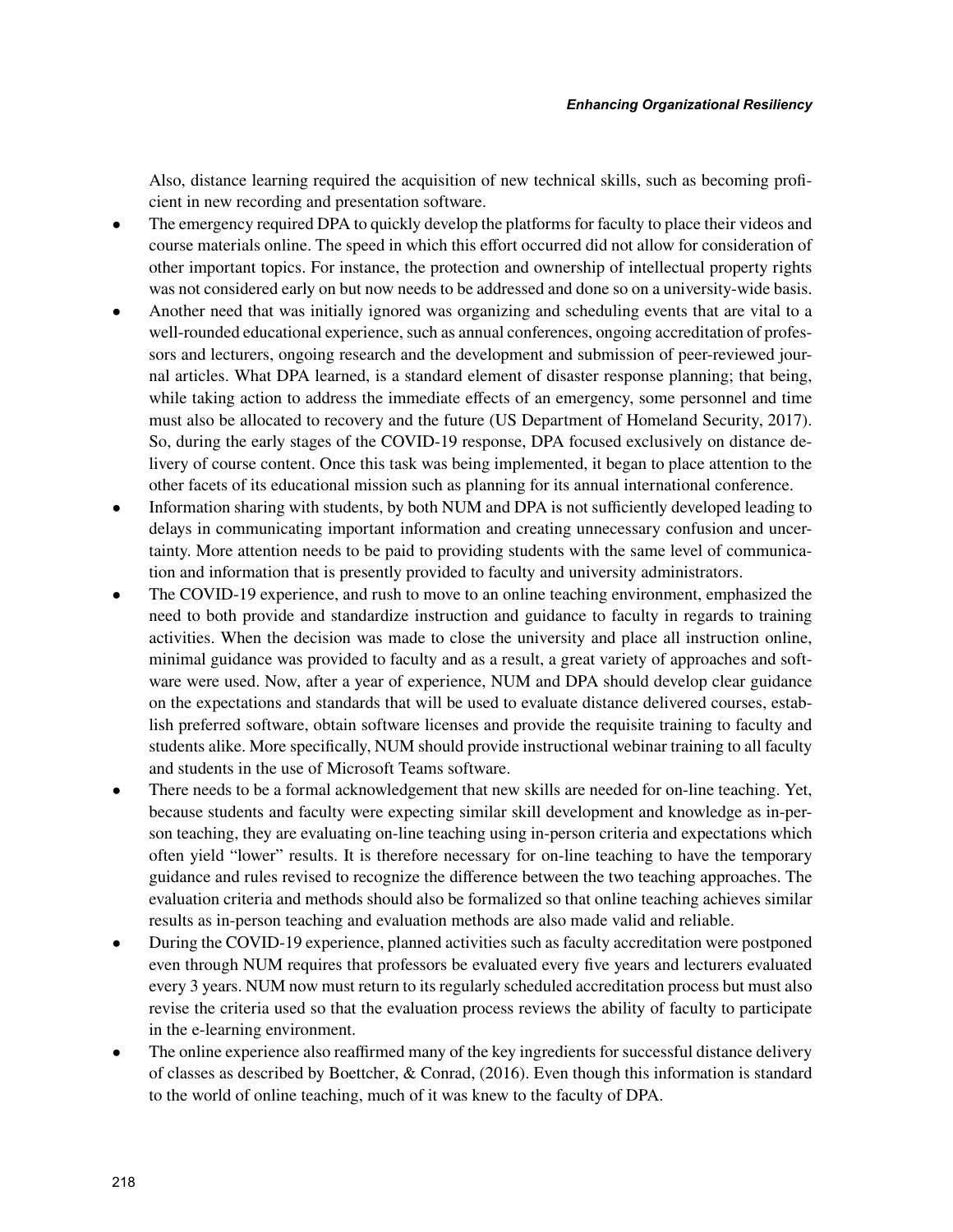- Long before the COVID-19 pandemic related school closures, NUM and DPA faculty and administrators were well aware that distance delivery had become a standard approach for institutions of higher learning. However, the lack of financial resources, time, and need to fulfill existing duties and responsibilities kept faculty from becoming competent in online teaching methods and distance delivery of coursework. Even though some DPA faculty had some familiarity with distance learning as they were co-teaching distance courses developed in collaboration with a visiting professor. An important lesson learned is that adequate time should be allocated to strategic planning and initiatives so that future challenges and opportunities are identified and reasonable methods are created to address them, in other words, dedicated time and effort is required to build organizational resiliency.
- The abrupt transition to online teaching and distance delivery created much uncertainty and stress for faculty and students alike. Such transitions should be treated as true emergencies which require effective and regular communications and direction in order to fill information voids, reduce misinformation and to provide a sense of understanding and strong management of the emergency (Click, 2013).
- Some of DPA faculty found that taking the time to reviewing good teaching practices, such as Bloom's taxonomy (Mastascusa, Snyder & Hoyt, 2011) which consists of six major categories that are used to develop educational learning objectives and thereby promote subject learning and assessment (Armstrong, 2010) as well as the adopted CDIO standards, was very useful and helped ensure that the new distance learning format and methods were delivered in accordance with high academic standards. The review of basic teach methods is important to organizational resiliency because it allows for:
	- The review of basic techniques and standards while also affording the opportunity to remain current with ongoing changes to the field and the ability to strengthen weaker areas,
	- Reviewing the basics which creates a strong foundation for ongoing learning, and
	- Better understanding of the fundamentals through reflecting upon experience.
- The importance of online library services became very apparent during the COVID-19 experience. Without access to library materials and services, students were unable to adequately complete course assignments, undertake research or complete thesis projects. It is vital that universities recognize the importance online library materials and services and invest ongoing funding to digitalize course textbooks, journals and library holdings.
- In order to deliver excellent online, distance delivered educational and training programs the online platform must be fully functional and have the necessary tools to allow for full participation by both students and teachers. Therefore, adequate funding must be made in online software and internet platforms to make e-learning as seamless as possible as well as enjoyable.
- It is important that the materials, assessments, syllabi for online course are posted early; by doing so PDA faculty learned that the number of organizational questions were greatly reduced. Students who are learning through distance delivery methods need as much information and delivered as early as possible to help them plan and organize. Early posting of these materials also appeared to reduce student stress and uncertainty.
- Reading and case-study materials that are used in the distance delivery environment should posted online or be available through open access. DPA faculty learned to assume that students are unable to access the physical library and therefore should provide digital materials for online courses.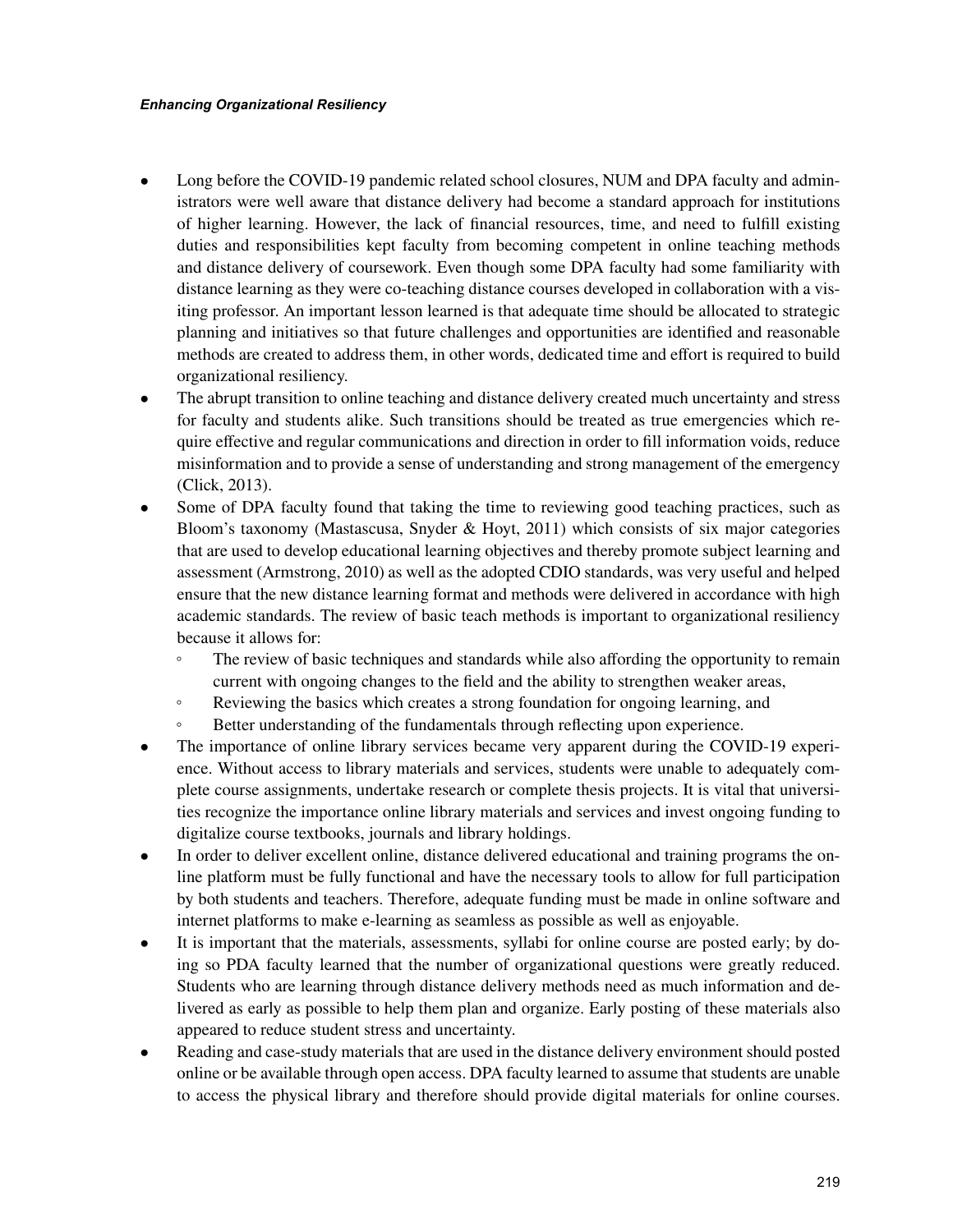The faculty also learned to post these materials early so that students had sufficient time to download the materials beforehand.

- Assessment rubrics should be provided and posted so that students understand how their assignments and participation in the course will be graded. In addition, the rubrics should be of sufficient detail so that students are not confused or ill-informed due to vague instructions. Providing, and explaining, how the rubrics are used reduces student anxiety and uncertainty.
- Because of the lack of face-to-face contact between faculty and students, feedback given on assignments and examinations becomes much more significant in learner progression. Detailed feedback, positive comments and identifying areas for improvement are vital for a complete learning experience. Students have a high need for knowing how they are doing, what their grade is; so, this informational void should be filled through feedback.
- Creating and delivering an effective distance delivered course requires a large amount of time and effort. So, DPA faculty learned, early on, to take the time to carefully plan out lectures and associated PowerPoints. The use of lecture scripts was found to make recording more efficient and reduced errors. And faculty also learned that it was necessary to allocate sufficient time for revisions and redoes.
- NUM established guideline allowing videos to exceed 30 minutes in length. However, DPA faculty kept video length to between 15 to 20-minutes, as this timeframe is the recommended standard (Burch, 2021) and was found to be most aligned with student attention spans and ability to download from the internet. Lectures more than 20 minutes were simply broken into several 15 to 20-minute segments.
- Whenever possible, variety was added to the distance learning experience by using polls and other interactive tools rather than relying solely on verbal responses; especially with larger classes. The different methods of interaction allowed for more active participation and learning; plus, it seem to make the experience more enjoyable for students and faculty alike.

Bhamra, Durnard and Dani (2015) identified four criteria for measuring the type of responses that may be considered evidence of resilience and adaptive capacity in organizations. The four criteria include: 1) exposure to a significant threat or event, 2) achievement of critical success factors within response activities, 3) capacity to alter function and operations and 4) ability to develop from experiences. In addition, Witmer and Mellinger (2016) identify other important themes of organizational behavior that are shared by organizations practicing organizational resilience and adaptive capacity; among these are: a commitment to mission, improvisation, and hope and optimism. This section discusses each criterion and theme and the responses made by both NUM and DPA to the COVID-19 emergency that demonstrate the efforts made to advance organizational resilience and adaptative capacity.

The COVID-19 pandemic represents a significant threat, or event, that took place to the ongoing operations of both NUM and DPA. Indeed, the regular on-going operations typified by in-person coursework was abruptly ended with a requirement to move to distance learning methods in a matter of days. The event was experienced by the three main groups of the organization, including administrators, faculty and students. For every group was threatened; administrators had to manage with the challenges caused by lost revenue, faculty were faced with implementing untried teaching methods and students were challenged with new course delivery approaches. These changes created great uncertainty and risk.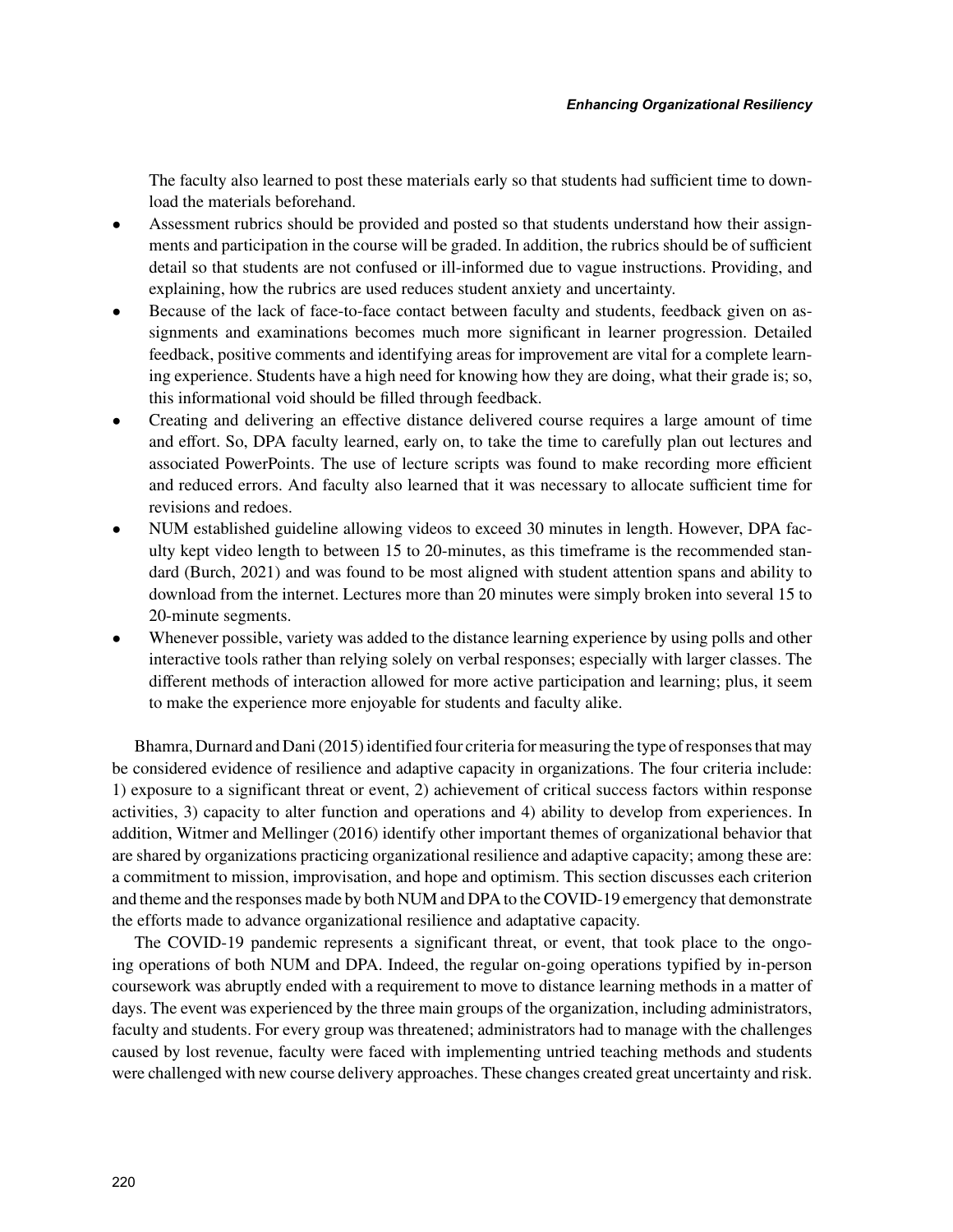The responses made by NUM and DPA and their organizational members, did achieve critical success factors, partly due to a strong commitment to the mission of providing quality higher education and maintaining hope and optimism. The commitment of NUM and DPA to their mission provided focus and meaning to all members of the organization. In other words, there was never a question raised about continuing the educational program, it was assumed by all that a way was to be found. And the optimism of the faculty created a working environment that fostered collaboration, generated a "can-do" atmosphere which in turn generated creative solutions rather than finger-pointing and chaos. Thus, critical success factors such as continuation of coursework, course progression and graduation of students, and in the case of DPA, actual student body growth, were achieved.

NUM and DPA clearly demonstrated the capacity to alter functions and operations to meet the threat posed by COVID-19 and to do so with success. Altering functions was not easy and new skills had to be learned "on the fly"; yet these challenges were met. For instance, faculty realized that they did have the necessary digital tools in the form of the existing SISI system to implement distance learning they were just unaware of this capability. Moreover, the faculty improvised and experimented as well for example, by using new tools such as Microsoft Teams, by varying their video lengths to better meet student technological limitations, and by revising lectures to better meet the needs of students that now lacked the ability to spontaneously ask questions that is afforded by in-person classes. Also, when faced with the government mandate to close its residence halls, NUM was able to quickly meet the mandate while enacting procedures that limited the financial dislocations and hardships to itself as well as its students.

Both NUM and DPA have been able to further develop their abilities from the COVID-19 experiences. The various lessons learned, described above, document many of the abilities and the additional capacity that are new to the organizations. Moreover, the experiences of the COVID-19 event resulted in the faculty of NUM and DPA learning new skills that has now created the additional ability to be more competitive in the academic market since courses and professional training may now be offered online, in a blended fashion (online and in-person) as well as the traditional in-person format. This newly created ability also allows NUM and DPA to broaden their reach to prospective students and to the professional community that reside outside of the capital city. Other lessons learned, and increased abilities obtained, are related to viewing tools that existed before the shock, such as the SISI system, in a new way. For example, some faculty were unaware of the full capability of the SISI system until the COVID-19 shock caused them to fully explore the system. Also, the faculty, and students, have become more adept with the various nuances of distance learning and therefore can concentrate their energies on teaching and learning rather than being distracted with attempts to understand how the digital tools actually work. In sum, the COVID-19 pandemic presented a great chock that was effectively managed and new adaptive capacity generated. Indeed, there has been silver linings on the storm clouds of the COVID-19 experience.

## **CONCLUSION**

Like most universities throughout the world, the COVID-19 pandemic created much disruption, confusion and uncertainty. NUM and DPA, also like many other institutions of higher learning, rushed to move traditional in-person courses to an online teaching environment. DPA accomplished this feat in about ten days. The transition had many challenges, required a great amount of time and a willingness by faculty to innovate and embrace change. DPA was successful as measured by its ability to not only continue its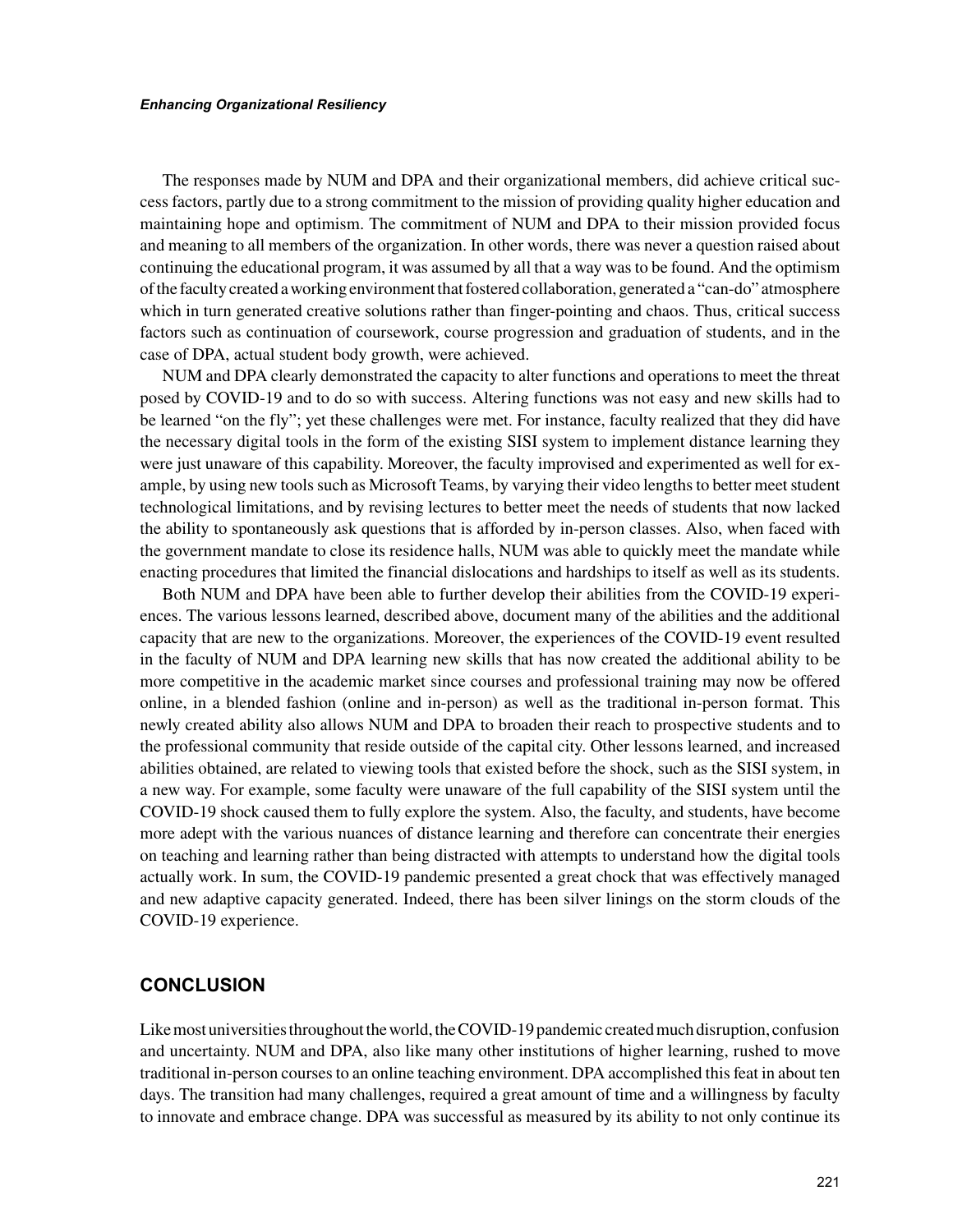program but to grow it as demonstrated by the increase in its student body for all three-degree categories. Furthermore, both student and faculty report an acceptable degree of satisfaction with the results of the transition to online coursework. The lessons learned by NUM and DPA may be used by other organizations of higher learning to navigate stressful conditions while building resiliency and adaptive capacity.

Yet, much still needs to be done. Library access and services must be upgraded to complement the e-learning experience. More specifically, the ability of NUM and DPA to full take advantage of what was learned in responding to the COVID-19 shock is contingent upon library services being able to fulfill the needs of students and faculty through digital methods. In project management parlance, upgraded digital library services is a critical path element. New methods of evaluating faculty and course content understanding by students needs to take place as well as to ensure that quality educational practices and results are being provided. Appropriate training of faculty in the use of new software as well as standardization of online software programs need to be established and implemented. In addition, attention must be placed on more long-term issues such as ownership and protection of intellectual property rights and such issues must be resolved.

In closing, the COVID-19 pandemic created a troubling situation for NUM and DPA. However, with ingenuity, patience and a desire to succeed, excellent results were achieved. Both organizations were able to successfully respond to the shock presented by COVID-19 by designing and implementing relevant methods thereby building adaptive capacity. A larger decision now confronts NUM, and DPA in particular; that being, taking all that has been learned and the new capabilities obtained, and embracing the online format by offering a menu of in-person, blended, and complete online educational and professional training programs and thus making it more relevant and competitive in our contemporary world.

This research received no specific grant from any funding agency in the public, commercial, or notfor-profit sectors.

## **REFERENCES**

Armstrong, P. (2010). *Bloom's Taxonomy*. Vanderbilt University Center for Teaching. Retrieved May, 24, 2021 from<https://cft.vanderbilt.edu/guides-sub-pages/blooms-taxonomy/>

Asian Development Bank. (2018). *Mongolia Urban Sector fact sheet.* [https://www.adb.org/sites/default/](https://www.adb.org/sites/default/files/publication/404296/mongolia-urban-sector-fact-sheet.pdf) [files/publication/404296/mongolia-urban-sector-fact-sheet.pdf](https://www.adb.org/sites/default/files/publication/404296/mongolia-urban-sector-fact-sheet.pdf)

Bhamra, Burnard, & Dani. (2015). Resilience: The Concept, a Literature Review and Future Directions. In R. E. Bhamra (Ed.), Organisational Resilience: Concepts, Integration, and Practice. CRC Press.

Boettcher, J. V., & Conrad, R. (2016). *The online teaching survival guide: Simple and practical pedagogical tips*. John Wiley & Sons, Inc. <https://ebookcentral.proquest.com>

Burch, B. (2021). *Video Length in Online Courses: What the Research Says*. [https://www.qualitymatters.](https://www.qualitymatters.org/qa-resources/resource-center/articles-resources/research-video-length) [org/qa-resources/resource-center/articles-resources/research-video-length](https://www.qualitymatters.org/qa-resources/resource-center/articles-resources/research-video-length)

Chapin, F. S. III, Kofinas, G. P., & Berke, C. (Eds.). (2009). *Principles of Ecosystem Stewardship.* doi:10.1007/978-0-387-73033-2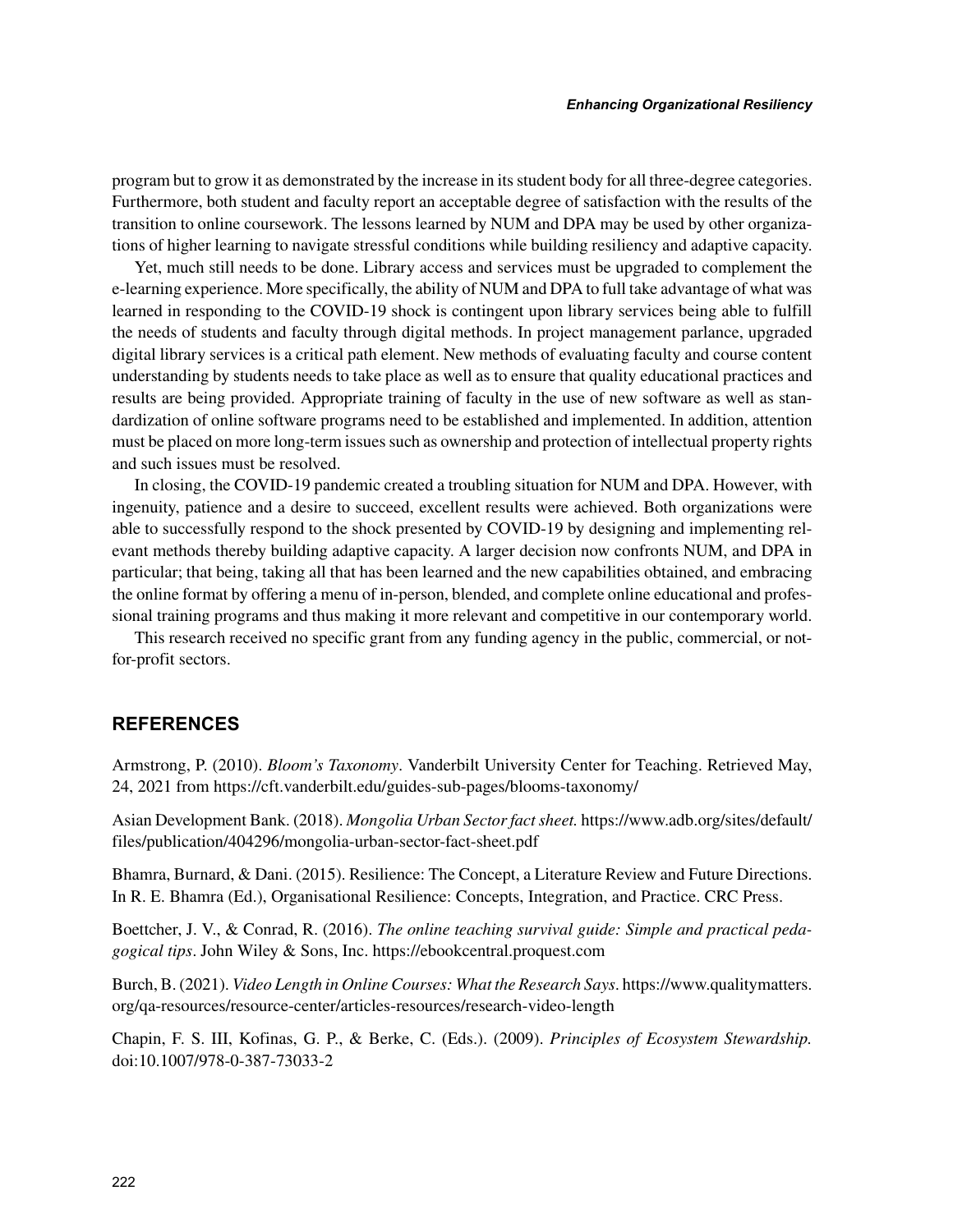Click, N. (2013). *Teaching in times of crisis*. Vanderbilt Center for Teaching. [https://cft.vanderbilt.edu/](https://cft.vanderbilt.edu/guides-sub-pages/crisis/) [guides-sub-pages/crisis/](https://cft.vanderbilt.edu/guides-sub-pages/crisis/)

Crawley, E. F. (2001). *The CDIO Syllabus: A Statement of Goals for Undergraduate Engineering Education*. Department of Aeronautics and Astronautics, Massachusetts Institute of Technology. [http://www.](http://www.cdio.org) [cdio.org](http://www.cdio.org)

Gunderson, L. H., & Holling, C. S. (Eds.). (2002). *Panarchy: Understanding Transformation in Human and Natural Systems*. Island Press.

Gupta, V. (2011). Cultural basis of high-performance organizations. *International Journal of Commerce and Management*, *21*(3), 221–240. doi:10.1108/10569211111165280

Hermon, P., McCartan, C., & Cunningham, G. (2010). *The Use of CDIO Methodology in Creating and Integrated Curriculum for a New Degree Programme*. Paper presented at 3rd International Symposium for Engineering Education, Cork, Ireland.

Hillmann, J., & Guenther, E. (2021). Organizational Resilience: A Valuable Construct for Management Research? *International Journal of Management Reviews*, *23*(1), 7–44. doi:10.1111/ijmr.12239

Learn, B. (2021). *Blackboard Learn: An Advanced LMS*. <https://www.blackboard.com/>

Lengnick-Hall, C. A., Beck, T. E., & Lengnick-Hall, M. L. (2011). Developing a capacity for organizational resilience through strategic human resource management. *Human Resource Management Review*, *21*(3), 243–255. doi:10.1016/j.hrmr.2010.07.001

Mastascusa, E. J., Snyder, W. J., & Hoyt, B. S. (2011). *Effective instruction for stem disciplines: From learning theory to college teaching*. Jossey-Bass. <http://ebookcentral.proquest.com>

Ngoc Su, D., Luc Tra, D., Thi Huynh, H. M., Nguyen, H. H. T., & O'Mahony, B. (2021). Enhancing resilience in the Covid-19 crisis: Lessons from human resource management practices in Vietnam. *Current Issues in Tourism*, 1–17. Advance online publication. doi:10.1080/13683500.2020.1863930

United Nations Development Programme. (2021). *About Mongolia*. [https://www.mn.undp.org/content/](https://www.mn.undp.org/content/mongolia/en/home/countryinfo.html) [mongolia/en/home/countryinfo.html](https://www.mn.undp.org/content/mongolia/en/home/countryinfo.html)

US Department of Homeland Security. (2017). *Pre-Disaster Recovery Planning Guide for Local Governments - FEMA Publication FD 008-03*. [https://www.fema.gov/sites/default/files/2020-07/pre-disaster](https://www.fema.gov/sites/default/files/2020-07/pre-disaster-recovery-planning-guide-local-governments.pdf)[recovery-planning-guide-local-governments.pdf](https://www.fema.gov/sites/default/files/2020-07/pre-disaster-recovery-planning-guide-local-governments.pdf)

Witmer, H., & Mellinger, M. S. (2016). Organizational resilience: Nonprofit organizations' response to change. *Work (Reading, Mass.)*, *54*(2), 255–265. doi:10.3233/WOR-162303 PMID:27232060

Yuan, J., & Kim, C. (2014). Development of online learning communities. *Journal of Computer Assisted Learning*, *30*, 220–232. doi:10.1111/jcal.12042